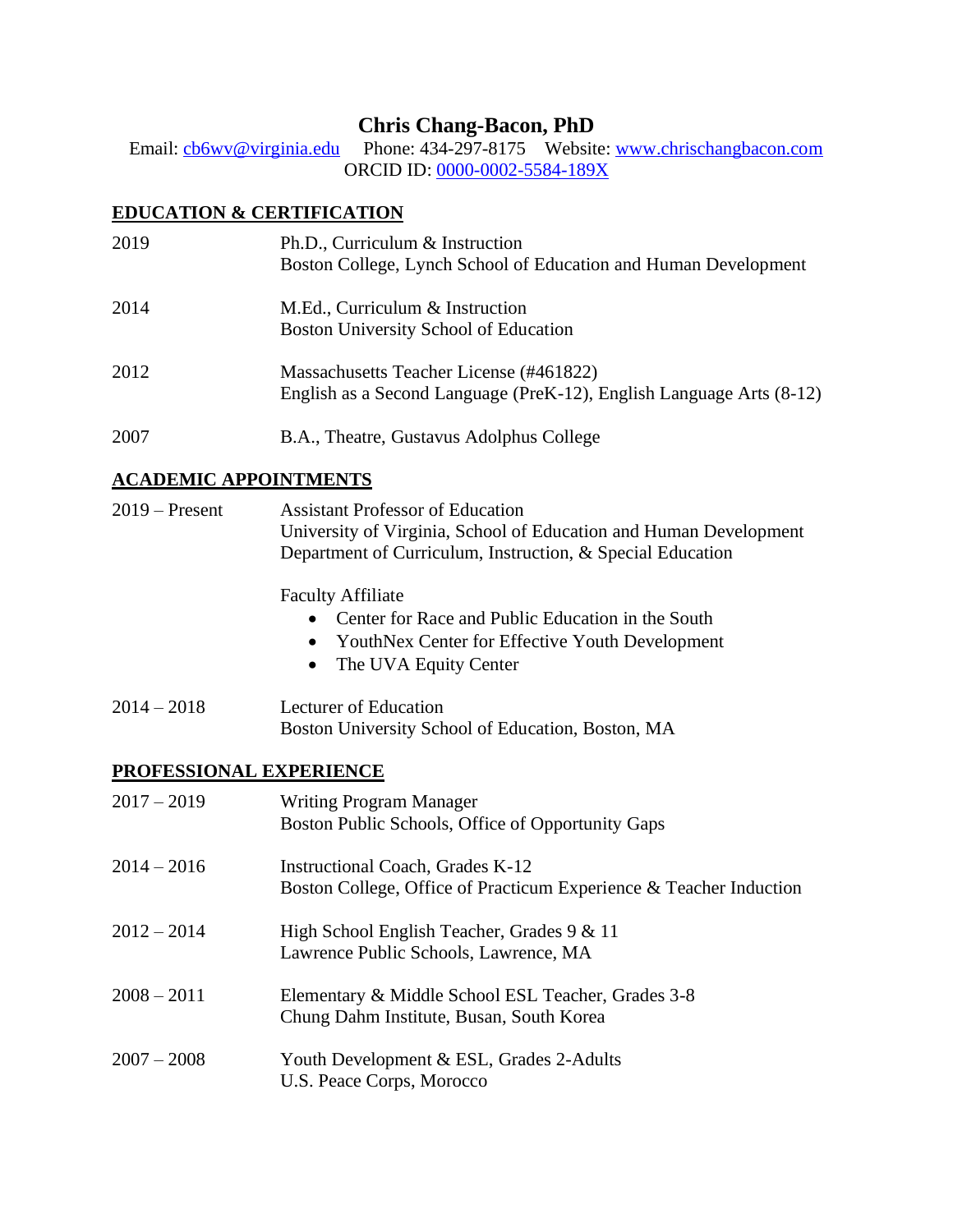# **PUBLICATIONS\***

## **PEER-REVIEWED JOURNAL ARTICLES**

- **Chang-Bacon, C. K.,** & Colomer, S. E. (2022). Biliteracy as Property: Promises & Perils of the Seal of Biliteracy. *Journal of Literacy Research. 54*(2) 182-207. <https://doi.org/10.1177/1086296X221096676>
- **Chang-Bacon, C. K.** (2022). "We sort of dance around the race thing": Race-evasiveness in teacher education. *Journal of Teacher Education. 73*(1) 8-22. <https://doi.org/10.1177/00224871211023042>
- **Chang-Bacon, C. K.** (2022). 'I don't think that's really their wheelhouse': Governing language policy interpretation in teacher education. *Language Policy.* (21) 25-46. <https://doi.org/10.1007/s10993-021-09588-y>
- **Chang-Bacon, C. K.** (2022). Monolingual language ideologies and the Massachusetts Sheltered English Immersion (SEI) endorsement initiative: A critical policy analysis. *Educational Policy. 36*(3) 479-519. <https://doi.org/10.1177/0895904820901465>
- **Chang-Bacon, C. K.** (2022). Who's being 'sheltered?': How monolingual language ideologies are produced within education policy discourse and Sheltered English Immersion. *Critical Studies in Education. 63*(2), 212-228. <https://doi.org/10.1080/17508487.2020.1720259>
- Lima Becker, M., **Chang-Bacon, C. K.,** & Oliveira, G. (2021). Unilateral translanguaging: teachers' language use, perceptions, and experience in a Portuguese-English two-way immersion program. *International Journal of Bilingual Education and Bilingualism.*  Advance online publication.<https://doi.org/10.1080/13670050.2021.2004085>
- **Chang-Bacon, C. K.** (2021). Generation interrupted: Rethinking "students with interrupted formal education" (SIFE) in the wake of a pandemic. *Educational Researcher. 50*(3), 187-196. <https://journals.sagepub.com/doi/full/10.3102/0013189X21992368>
- **Chang-Bacon, C. K.** (2021). Monolingual Language Ideologies and the Idealized Speaker: The "New Bilingualism" Meets the "Old" Educational Inequities. *Teachers College Record. 123*(1).<https://www.tcrecord.org/Content.asp?ContentId=23558>
- Oliveira, G., Lima Becker, M., & **Chang-Bacon, C. K.** (2020). "Eu sei, I know": Equity and immigrant experience in a Portuguese-English dual language education program. *TESOL Quarterly. 54*(3). <https://doi.org/10.1002/tesq.589>

Oliveira, G., **Chang-Bacon, C. K.,** Cho, E., & Baez Cruz, M. (2020). Parent and teacher

<sup>\*</sup> Underlined names throughout CV denote doctoral students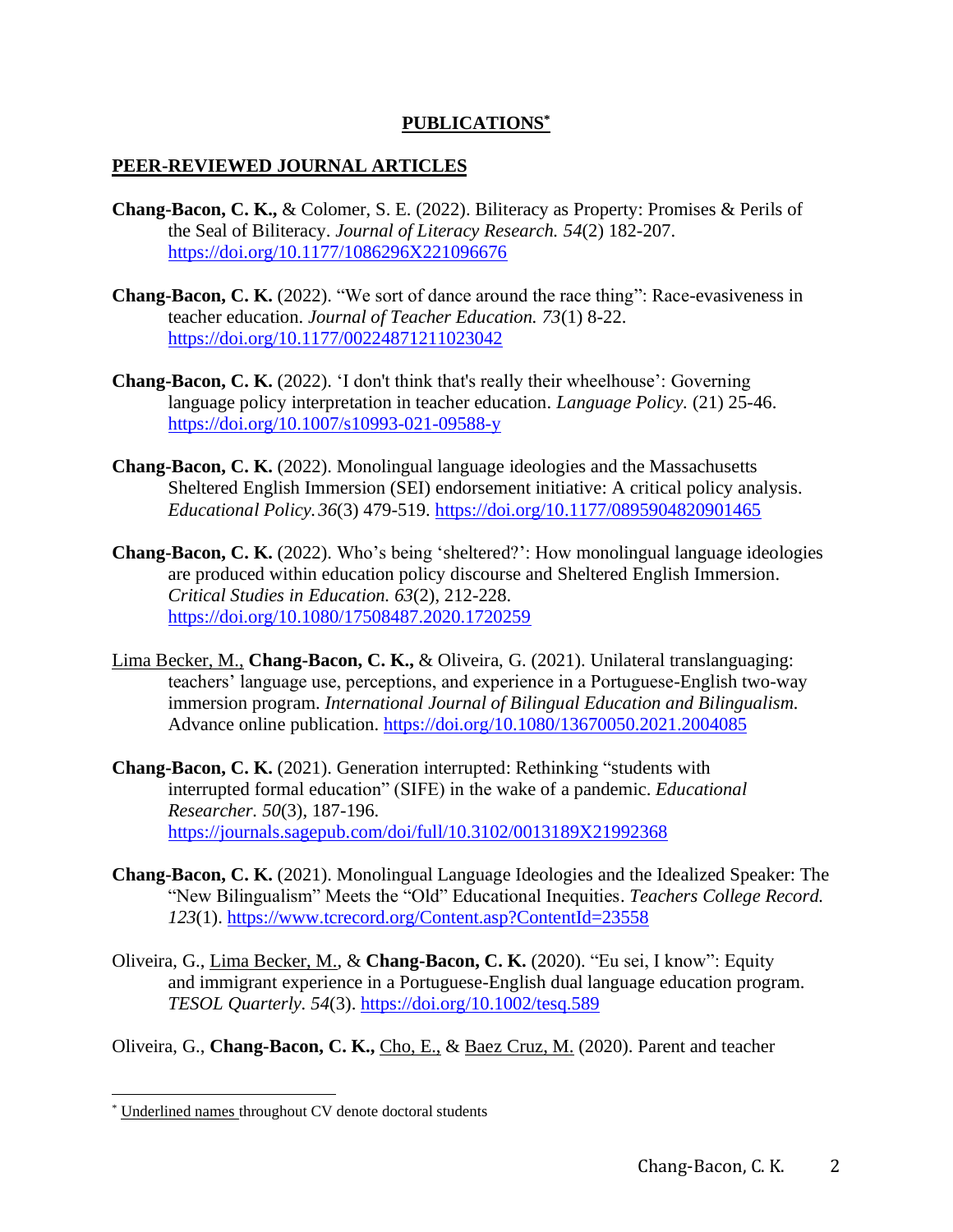perceptions of a two-way dual language immersion program. *Bilingual Research Journal. 43*(2), 212-231. <https://www.tandfonline.com/doi/full/10.1080/15235882.2020.1773961>

- Colomer, S. E., & **Chang-Bacon, C. K.** (2020). Seal of biliteracy graduates get critical: Incorporating critical biliteracies in dual language programs and beyond. *Journal of Adolescent and Adult Literacy*. *63*(4), 379-389.<https://doi.org/10.1002/jaal.1017>
- **Bacon, C. K.** (2020). "It's not really my job": A mixed methods framework for language ideologies, monolingualism, and teaching emergent bilingual learners. *Journal of Teacher Education. 71*(2), 172–187*.*  <https://doi.org/10.1177/0022487118783188>
- Friedman, A. A., Pedersen, J. M., & **Bacon, C. K.** (2019). Getting to what is: Poetry as a genre of access for multilingual learners. *Teaching/Writing: The Journal of Writing Teacher Education. 1*(3), 23-56.<https://scholarworks.wmich.edu/wte/vol6/iss1/3>
- **Bacon, C. K.,** & Kim, S. Y. (2018). "English is my only weapon": Neoliberal language ideologies and youth metadiscourse in South Korea. *Linguistics and Education. 48,* 10- 21. DOI:<https://doi.org/10.1016/j.linged.2018.09.002>
- **Bacon, C. K.** (2018). Appropriated literacies: The paradox of "critical" literacies, policies, and methodologies in the "post-truth" era. *Education Policy Analysis Archives. 26*, (147). DOI: <http://dx.doi.org/10.14507/epaa.26.3377>
- **Bacon, C. K.** (2017). "Multi-language, multi-purpose": A literature review, synthesis, and framework for critical literacies in English language teaching. *Journal of Literacy Research, 49*(3), 424-453. <https://doi.org/10.1177/1086296X17718324>
- **Bacon, C. K.** (2017). Dichotomies, dialects, and deficits: Confronting the "Standard English" myth in literacy and teacher education. *Literacy Research: Theory, Method, and Practice, 66*(1), 341-357*.* <https://doi.org/10.1177/2381336917719255>
- Garcia-Huidobro, J. C., Nannemann, A., **Bacon, C. K.,** & Thompson, K. (2017). Evolution in educational change: A literature review of the historical core of the Journal of Educational Change. *The Journal of Educational Change, 18*(3), 263-293. <https://doi.org/10.1007/s10833-017-9298-8>

## **EDITOR-REVIEWED JOURNAL ARTICLE**

Friedman, A. A., **Bacon, C. K.,** & Pedersen, J. M. (2018). In praise of poetry: Toward access and power. *Illinois English Bulletin, 105*(2), 7-13. Retrievable from: [https://www.researchgate.net/publication/324455339\\_In\\_Praise\\_of\\_Poetry\\_Toward\\_Acc](https://www.researchgate.net/publication/324455339_In_Praise_of_Poetry_Toward_Access_and_Power) [ess\\_and\\_Power](https://www.researchgate.net/publication/324455339_In_Praise_of_Poetry_Toward_Access_and_Power)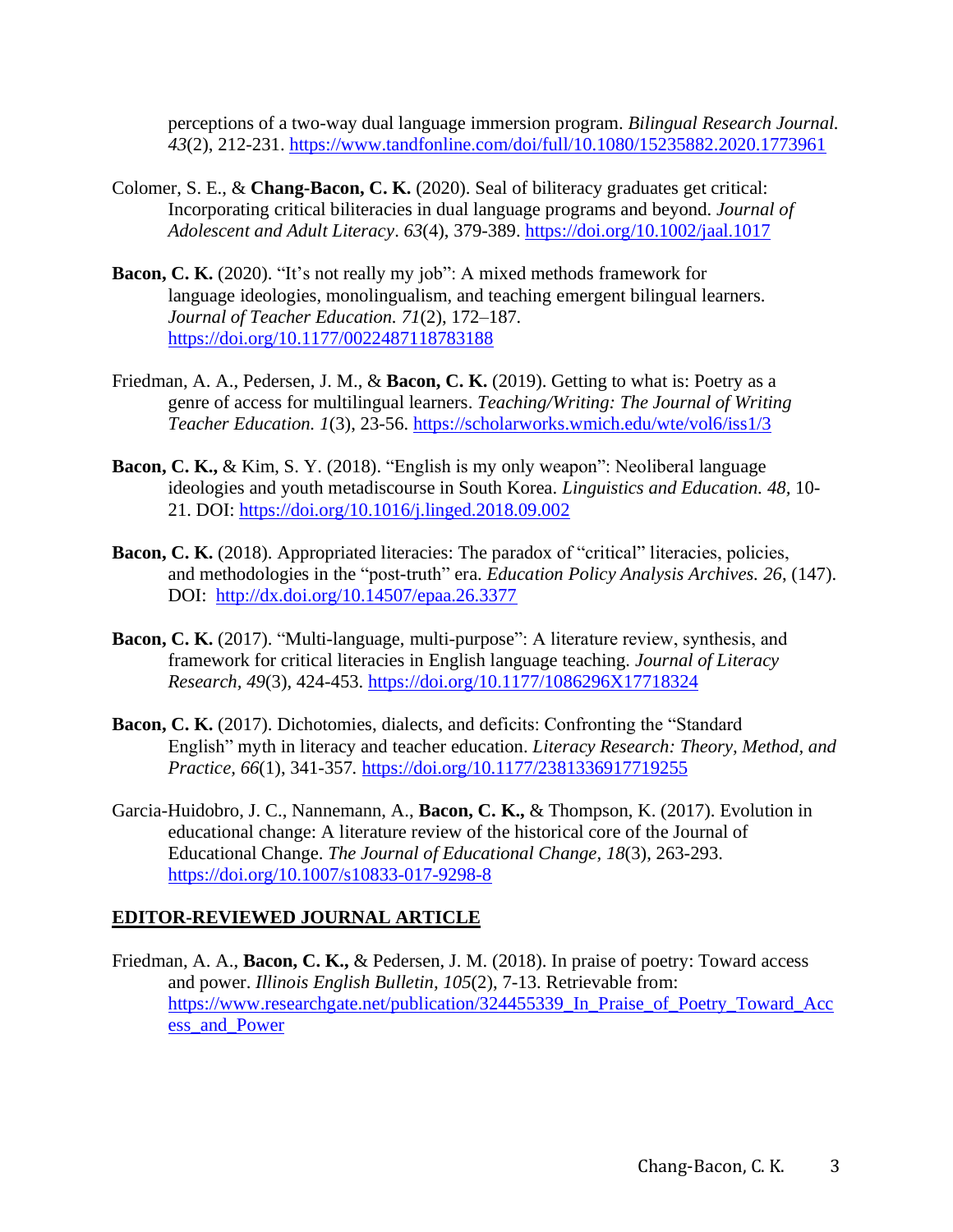#### **JOURNAL ARTICLES UNDER PEER REVIEW**

- Barko-Alva, K. & **Chang-Bacon, C. K.** (in revision). Over-framing? Exploring sentence frames as a pedagogical mainstay or classroom control.
- **Chang-Bacon, C. K.,** Fox, W., Guzmán Antelo, M., & Salerno, A. S., (in revision). "Advocating for *and* with"?: Defining, simulating, and enacting advocacy in teacher education.

#### **JOURNAL ARTICLES IN PREPARATION**

- **Chang-Bacon, C. K.,** & Pedersen, J., (in preparation). Beyond the Red Pen: A framework for teacher writing feedback with emergent bilingual learners.
- Fox, W., & **Chang-Bacon, C. K.,** (in preparation). Critical language awareness through advocacy: Simulating approaches to disrupting deficit discourse in L2 writing teacher education
- Rutt, A., & **Chang-Bacon, C. K.**, (in preparation). Monolingual momentum in a multilingual context: The limits of language awareness in a hybrid science learning environment.
- **Chang-Bacon, C. K.,** & Salerno, A. S., (in preparation). Classroom as neo-national microcosm: Training teachers to disrupt neo-national microaggressions through simulation.
- Vargas, I., **Chang-Bacon, C. K.**, & Montalvo, L., (in preparation). Leveling Language Access: Using Multilingual Tutors in Secondary Classrooms.
- Guzmán Antelo, M., **Chang-Bacon, C. K.**, & Salerno, A. S., (in preparation). Advocacy teacher talk: How ESL teachers position and identify as advocates.
- Mora, R. A., Cole, M. W., & **Chang-Bacon, C. K.**, (in preparation). Defunding Investment Models in Language and Literacy Education: Toward an Ecological Biliteracy Perspective

## **GUEST EDITORSHIP FOR PEER-REVIEWED JOURNALS**

- Curtis, J. H., Zhang-Wu, Q., & **Chang-Bacon, C. K.** (Eds.) (Accepted for 2023 Special Issue). Critical Language Awareness: Teaching in Multilingual and Online Contexts. *Journal of Language, Identity & Education.*
- **Bacon, C. K.,** Pedersen, J. M., & O'Connor, M. T. (2017). Writing, agency, and linguistic diversity: Multilingual learners as agentive writers. *Journal of Literacy Research.* Virtual Special Issue. Retrievable from:<http://journals.sagepub.com/page/jlr/virtual-special-issue>

## **BOOK CHAPTERS**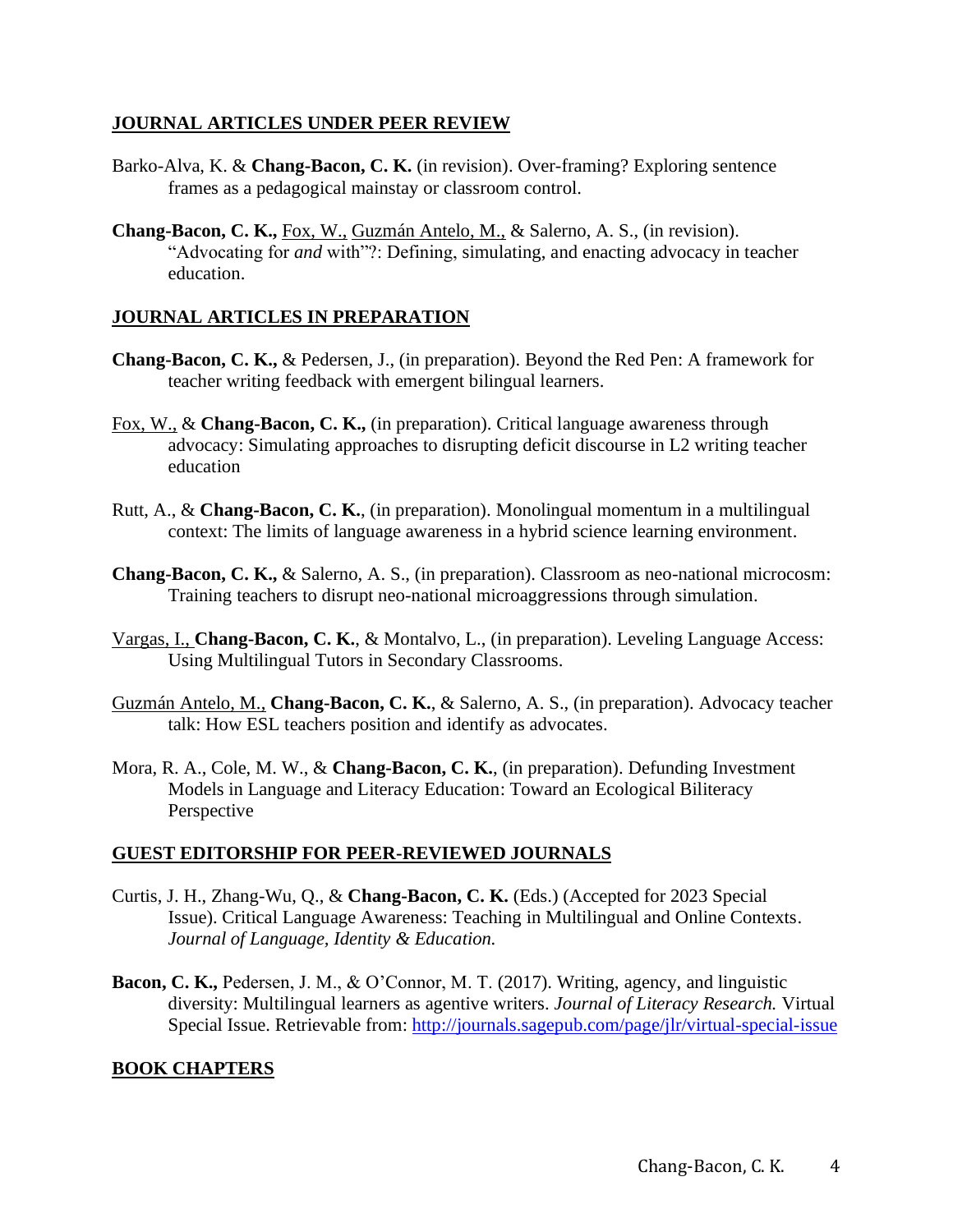- **Chang-Bacon, C. K.,** & Colomer, S. E. (2022). Critical Biliteracies: The Mutually Reinforcing Endeavors of Freirean Criticality and Bilingualism. In Barros, S.R. & de Oliveira, L. (Eds), *Paulo Freire and Multilingual Education Theoretical Approaches, Methodologies, and Empirical Analyses in Language and Literacy* (pp. 27-41). Routledge.
- **Chang-Bacon, C. K.,** Khote, N., Schell, R., & Crookes, G. (2021). Critical literacy in English language teaching, bi/multilingualism, and translanguaging. In J.Z. Pandya, R.A. Mora, J. Alford, N.A. Golden, R.S. & deRoock (Eds.), *The Handbook of Critical Literacies* (pp. 40-49). New York, NY: Routledge.
- Proctor, C. P., & **Chang-Bacon, C. K.** (2020). Demographic realities and methodological flexibility for literacy teaching and research. In*.* E. B. Moje, P. Afflerbach, P. Enciso, & N. K. Lesaux (Eds.), *Handbook of Reading Research, Vol. V* (pp. 17-36)*.* Routledge.
- **Bacon, C. K.** (2015). A Pedagogy for the oppressor: Re-envisioning Freire and critical pedagogy in contexts of privilege. In M. Kappen, M. S. Selvaraj, & S. T. Baskaran (Eds.), *Revisioning Paradigms: Essays in Honour of David Selvaraj* (pp. 226-237). Bangalore, India: Visthar. Retrievable from https://www.academia.edu/22312135/A\_Pedagogy\_for\_the\_Oppressor\_Re\_envisioning Freire and Critical Pedagogy in Contexts of Privilege
- **Chang-Bacon, C. K.,** Lima Becker, M., & Oliveira, G. (under contract). Brazilian Immigrant Students and the Gentrification of Portuguese-English DLBE Programs. In G. Delavan, J.A. Freire, & K. Menken (Eds.), *Overcoming the Gentrification of Dual Language Bilingual Education: Solution-Oriented Research and Stakeholder Resources.* Multilingual Matters.

# **INVITED REPORTS AND REVIEWS**

- **Bacon, C. K.** (2018). Counting what counts as language. [Review of The Invention of Monolingualism, by D. Gramling (2016)]. *E-JournALL, EuroAmerican Journal of Applied Linguistics and Languages, 5*(1), 88-92. [doi.org/10.21283/2376905X.8.152](http://doi.org/10.21283/2376905X.8.152)
- Hargreaves, A., Shirley, D., Wangia, S., **Bacon, C. K**., & D'Angelo, M. (2018). *Leading from the middle: Spreading learning, well-being, and identity across Ontario.* Report for the Ontario Ministry of Education. Retrievable from: [http://ccsli.ca/downloads/2018-](http://ccsli.ca/downloads/2018-Leading_From_the_Middle_Final-EN.pdf) Leading From the Middle Final-EN.pdf

## **NATIONAL & INTERNATIONAL AWARDS**

**The International Research Foundation for English Language Education (TIRF). James E. Alatis Prize for Research on Language Planning and Policy in Educational Contexts. (2022).**

• Awarded for journal article Generation interrupted: Rethinking "students with interrupted formal education" (SIFE) in the wake of a pandemic. *Educational Researcher.*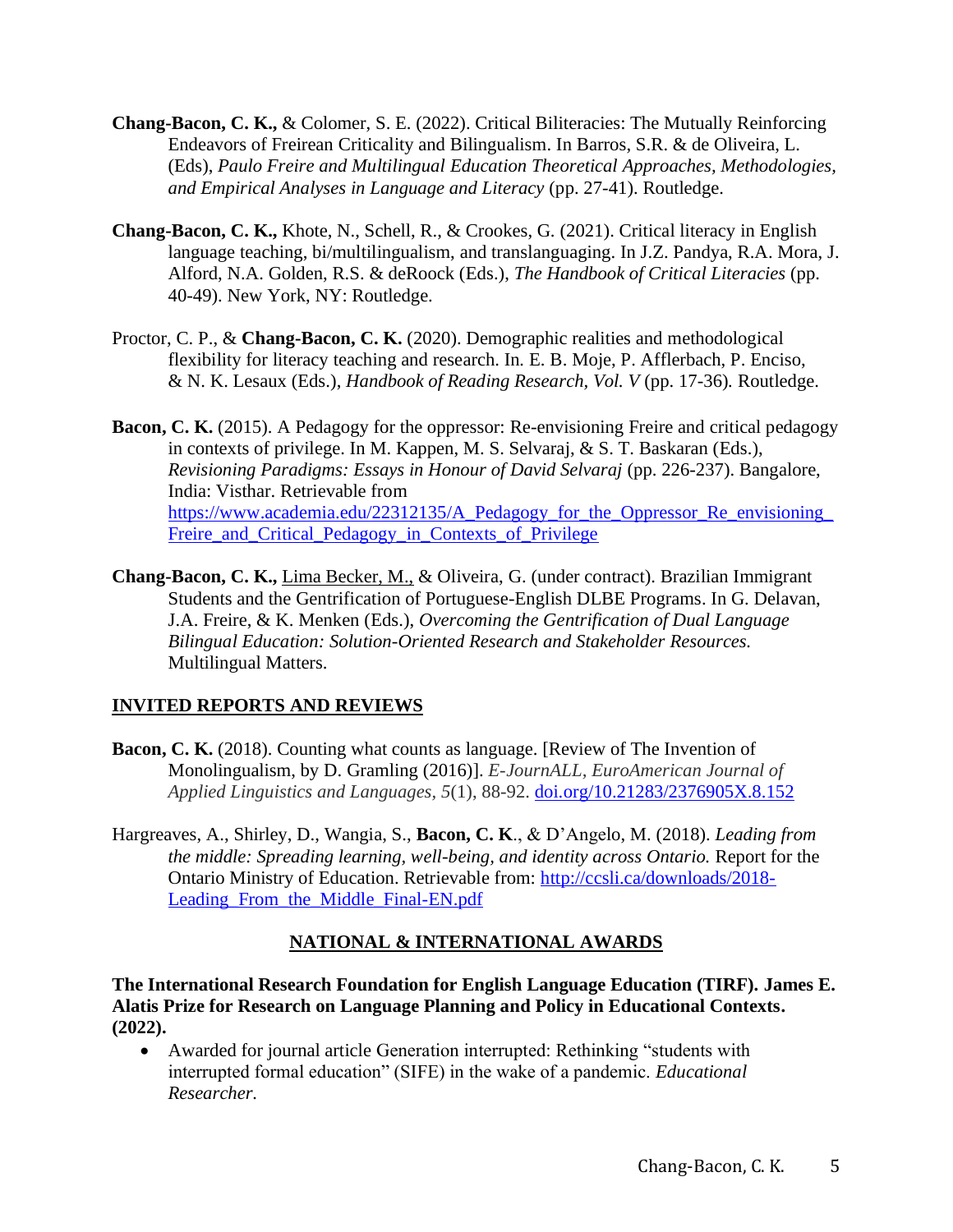• Award criteria: "Outstanding article… assessed for the appropriateness and rigor of the research methods used, and the significance of the paper's contribution to knowledge within the field of language policy or planning in educational contexts."

## **NAED/Spencer Postdoctoral Fellowship Semifinalist (2021)**

#### **AERA Bilingual Education Research SIG Dissertation Award, Second Place (2020)**

• Awarded for dissertation: *Monolingual Language Ideologies: Rethinking Equity and Language Policy in Sheltered English Immersion (SEI) Teacher Education*

## **AERA Language and Social Processes SIG Emerging Scholar Award (2019)**

• Awarded for research contributions to the field of Language and Social Processes

## **AERA Bilingual Education Research Travel Award (2017)**

• Awarded for conference paper, *Language Ideologies and The Monolingual Gaze: A Mixed Methods Study of Teacher Beliefs Surrounding Bilingual Learners.*

## **AERA Paulo Freire Travel Award (2016)**

• Awarded for book chapter *A Pedagogy for the oppressor: Re-envisioning Freire and critical pedagogy in contexts of privilege* 

# **RESEARCH FUNDING**

- Rimm-Kaufman, S. E., Palacios, N. & Pianta, R. (September 2021-August 2025). *University of Virginia Education Science Training Program in English Language Learning* (EL-VEST). Institute of Education Sciences, U.S. Department of Education (\$784,000). **Chang-Bacon Role:** Supporting faculty involving co-mentoring of post-doctoral fellows.
- Dubay, M. (PI), Salerno, A., **Chang-Bacon, C. K. (Co-PI),** & Lonke, P. (2021). *SEHD Language Alliance: Bilingual/Multilingual Student Community and Advocacy Group.* UVA EHD Office of Diversity, Equity, and Inclusion, (\$1,000).
- **Chang-Bacon, C. K. (PI),** & Salerno A. (2020). *Speaking Up: Researching Professional Collaboration and Conflict Resolution through Digital Simulations in Teacher Education.* School of Education Innovative, Developmental, Exploratory Awards (IDEA), (\$10,000).
- Oliveira, G. (PI), Wolpe, L., & **Bacon, C. K.** (Project Manager), (2018). *Immigrant school life project: Brazilian immigrant families.* Boston College Collaborative Fellows Program Grant, (\$35,000).
- Oliveira, G. (PI) & **Bacon, C. K.** (Project Manager), (2018). *Latino family and community engagement in Catholic Two-Way Immersion schools***.** Warmenhoven Family Endowed Fund for Collaborative Teaching and Research in Catholic Education, (\$30,000).

**Bacon, C. K. (PI),** (2018). *Language Ideology and Policy Interpretation: A Critical Policy*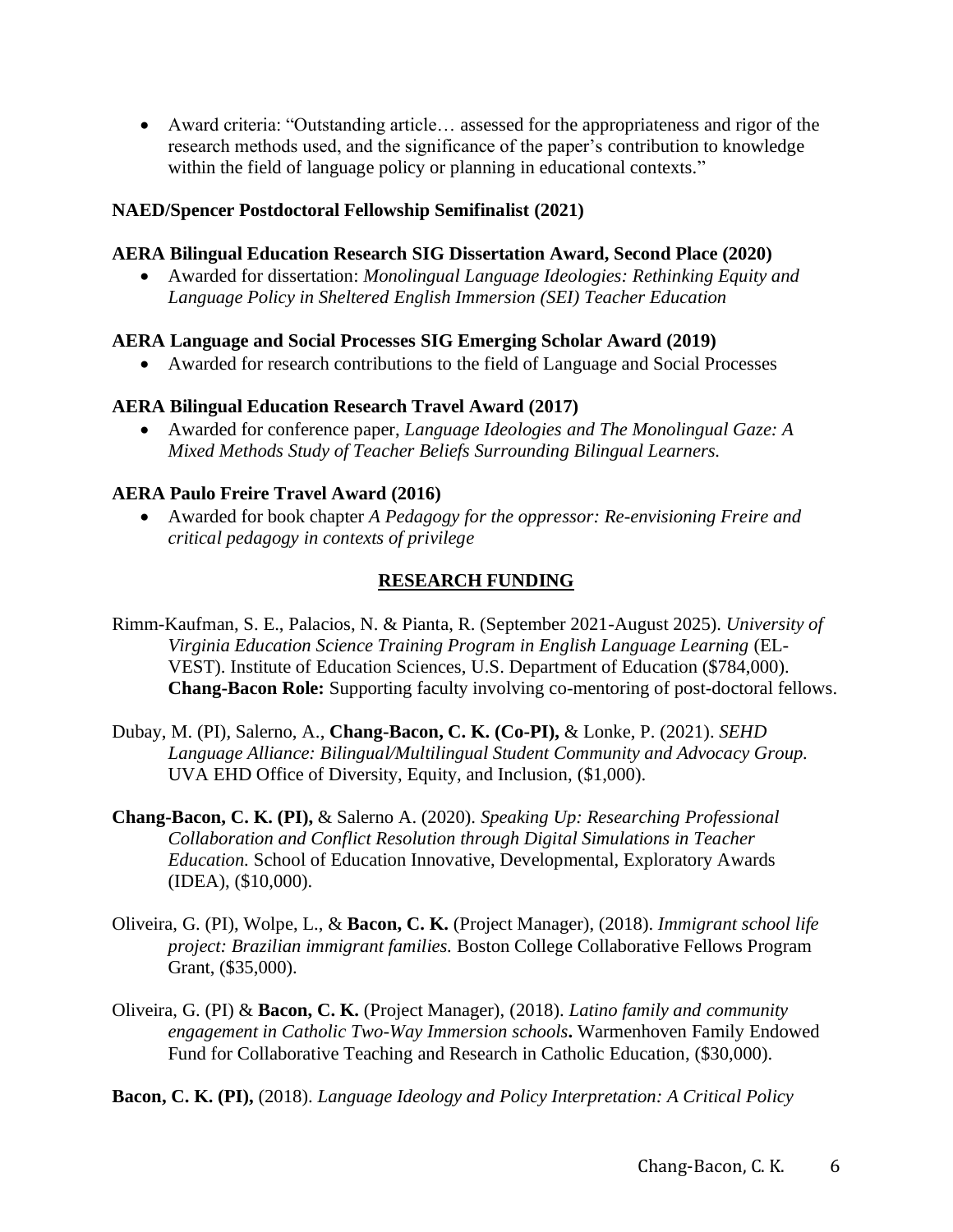*Analysis of a State-level Sheltered English Immersion (SEI) Endorsement Mandate.* The International Research Foundation for English Language Education (TIRF) Doctoral Dissertation Grant, (\$3,250).

- **Bacon, C. K. (PI),** (2018). *Monolingual Language Ideologies and the Massachusetts Sheltered English Immersion (SEI) Endorsement Initiative***.** Boston College Lynch School of Education, Dissertation Development Grant, (\$2,000).
- **Bacon, C. K. (PI)** & Pedersen, J. E. (Co-PI), (2017). *'It's Like Close Reading for Identity': A Framework for Writing as Discourse with Teachers of Linguistically Diverse Learners"* National Council of Teachers of English (NCTE) Conference on English Education (CEE) Graduate Student Research Grant, (\$2,500).

# **MEDIA APPEARANCES & POPULAR PRESS**

- Shapiro, N. (March 21, 2022). Afghan refugee children, arriving in the Seattle area after the fall of Kabul, start school. *Seattle Times.* [https://www.seattletimes.com/education-lab/afghan](https://www.seattletimes.com/education-lab/afghan-refugee-children-arriving-in-the-seattle-area-after-the-fall-of-kabul-start-school/)[refugee-children-arriving-in-the-seattle-area-after-the-fall-of-kabul-start-school/](https://www.seattletimes.com/education-lab/afghan-refugee-children-arriving-in-the-seattle-area-after-the-fall-of-kabul-start-school/)
- Damerow, R. (2022, Jan 18). **Dr. Chris Chang-Bacon** Selected as 2022 TIRF Alatis Prize Recipient. The International Research Foundation for English Language Education (TIRF).<https://www.tirfonline.org/awardees/dr-chris-chang-bacon/>
- Breen, A. (2021, May 26). What immigrant youth can teach us about school, post-COVID. *UVA Today*. [https://news.virginia.edu/content/what-immigrant-youth-can-teach-us-about](https://news.virginia.edu/content/what-immigrant-youth-can-teach-us-about-school-post-covid)[school-post-covid](https://news.virginia.edu/content/what-immigrant-youth-can-teach-us-about-school-post-covid)
- Villegas, L. (2021, May 14). SLIFE Lessons: How schools can draw on strategies designed for Students with Interrupted/limited Formal Education to help English learners in the aftermath of COVID-19. *New America.* [https://www.newamerica.org/education](https://www.newamerica.org/education-policy/edcentral/slife-lessons/)[policy/edcentral/slife-lessons/](https://www.newamerica.org/education-policy/edcentral/slife-lessons/)
- Heumiller, K. (2021, Mar 25). Student interrupted: Research-backed recommendations for post-COVID support, an interview with **Chris Chang-Bacon**. *Research Minutes Podcast. Consortium for Policy Research in Education (CPRE), University of Pennsylvania Graduate School of Education.* [https://www.researchminutes.org/episode/student](https://www.researchminutes.org/episode/student-interrupted-research-backed-recommendations-for-post-covid-support/?fbclid=IwAR0yO4O2ZgUc3vpPLN9rxu1jShG9jIxo2lXTQZtpzPeEnoxpaHESKOAti74)[interrupted-research-backed-recommendations-for-post-covid-support/](https://www.researchminutes.org/episode/student-interrupted-research-backed-recommendations-for-post-covid-support/?fbclid=IwAR0yO4O2ZgUc3vpPLN9rxu1jShG9jIxo2lXTQZtpzPeEnoxpaHESKOAti74)
- Mirshahi, D. (2020, Sept 9). Remote learning presents unique and similar challenges for English learners. ABC 8 News Richmond, VA. [https://www.wric.com/back-to-school](https://www.wric.com/back-to-school-guide/remote-learning-presents-unique-and-similar-challenges-for-english-learners/)[guide/remote-learning-presents-unique-and-similar-challenges-for-english-learners/](https://www.wric.com/back-to-school-guide/remote-learning-presents-unique-and-similar-challenges-for-english-learners/)
- Knott, K. (2020, Aug 22). Local school systems plan additional supports for English-Language Learners. *The Daily Progress.* [https://dailyprogress.com/news/local/education/local](https://dailyprogress.com/news/local/education/local-school-systems-plan-additional-supports-for-english-language-learners/article_56ed8add-8640-5ac6-b687-d330c96e7600.html)[school-systems-plan-additional-supports-for-english-language-learners/article\\_56ed8add-](https://dailyprogress.com/news/local/education/local-school-systems-plan-additional-supports-for-english-language-learners/article_56ed8add-8640-5ac6-b687-d330c96e7600.html)[8640-5ac6-b687-d330c96e7600.html](https://dailyprogress.com/news/local/education/local-school-systems-plan-additional-supports-for-english-language-learners/article_56ed8add-8640-5ac6-b687-d330c96e7600.html)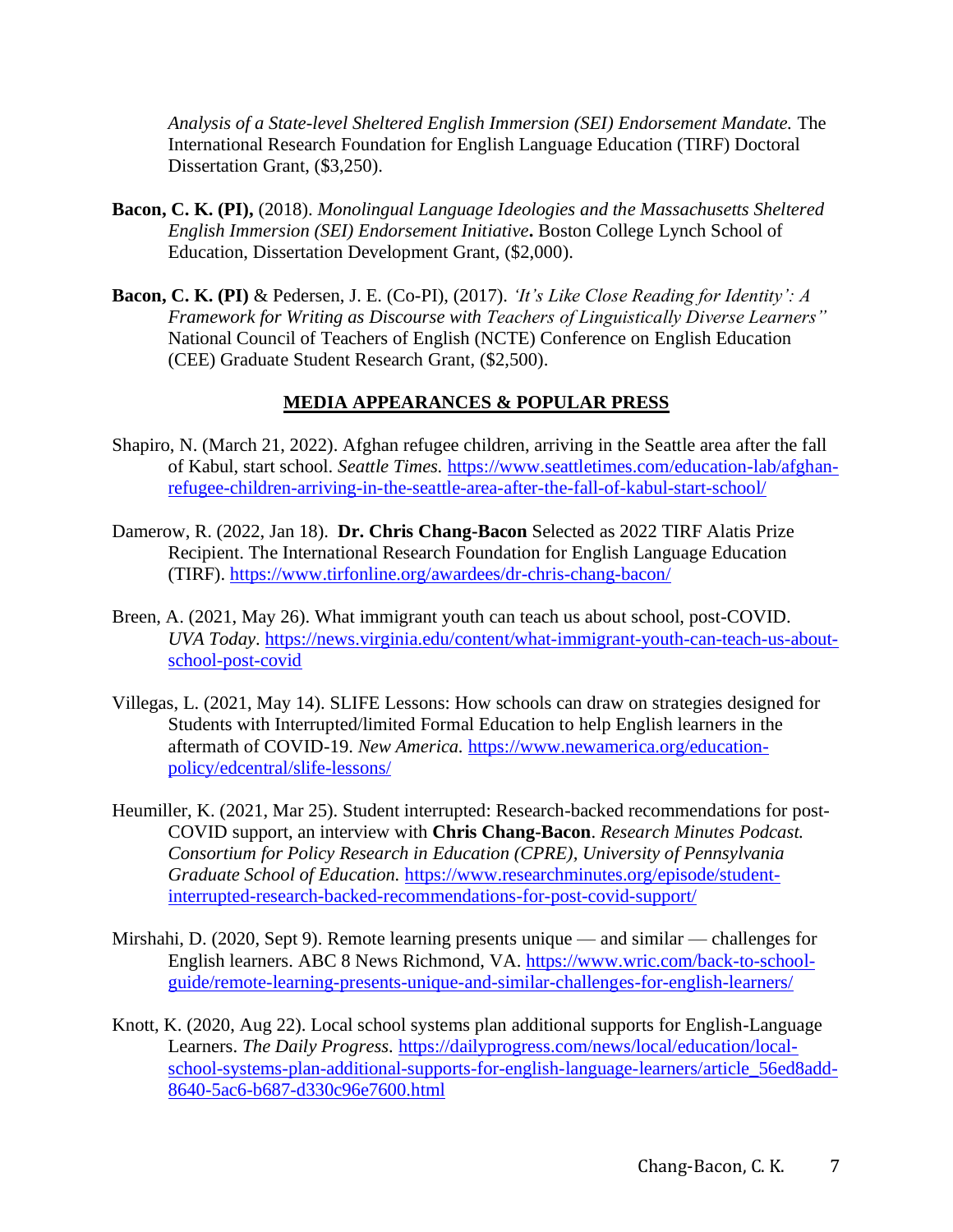- Breen, A. (2020, June 1). Study: Teachers don't uniformly benefit from new English Language Learner policies, an interview with **Chris Chang-Bacon**. *Curry School News*. [https://curry.virginia.edu/news/study-teachers-don't-uniformly-benefit-new-english](https://curry.virginia.edu/news/study-teachers-don’t-uniformly-benefit-new-english-language-learner-policies)[language-learner-policies](https://curry.virginia.edu/news/study-teachers-don’t-uniformly-benefit-new-english-language-learner-policies)
- Hoppie, M. (2018, June 6). 2018 MATSOL Conference: Massachusetts LOOK Act & Seal of Biliteracy, a dialogue with **Chris Chang-Bacon**. *TWIN-CS Education Blog.* Retrievable from [https://www.twin-cs.org/archived-blogs/2018-matsol-conference](https://www.twin-cs.org/archived-blogs/2018-matsol-conference-massachusetts-look-act-seal-of-biliteracy)[massachusetts-look-act-seal-of-biliteracy](https://www.twin-cs.org/archived-blogs/2018-matsol-conference-massachusetts-look-act-seal-of-biliteracy)
- Bacon, C. K. (Feb 1<sup>st</sup>, 2017). Political Clarity: Combatting "Post-Truth" Narratives Through Critical Literacy. *Berkeley Review of Education,* Retrievable from [http://www.berkeleyreviewofeducation.com/cfc2016-blog/political-clarity-combatting](http://www.berkeleyreviewofeducation.com/cfc2016-blog/political-clarity-combatting-post-truth-narratives-through-critical-literacy)[post-truth-narratives-through-critical-literacy](http://www.berkeleyreviewofeducation.com/cfc2016-blog/political-clarity-combatting-post-truth-narratives-through-critical-literacy)
- Bacon, C. K. (Jun 27<sup>th</sup>, 2015). High Stakes Testing and Critical Thinking: Is Balance Possible? In C.M. Rubin (Ed.), The Global Search for Education: Our Top 12 Global Teacher Blogs *Huffington Post Education.* Retrievable from: [http://www.huffingtonpost.com/c-m](http://www.huffingtonpost.com/c-m-rubin/the-global-search-for-edu_b_7157112.html)[rubin/the-global-search-for-edu\\_b\\_7157112.html](http://www.huffingtonpost.com/c-m-rubin/the-global-search-for-edu_b_7157112.html)

# **REFEREED CONFERENCE PRESENTATIONS**

Fox, W., **Chang-Bacon, C. K.,** Guzmán Antelo, M. & Salerno, A. (April, 2022). *Can Advocacy be Taught? Simulating Advocacy in Teacher Education.* Paper presentation at the annual meeting of the American Educational Research Association (AERA). San Diego, CA.

**Chang-Bacon, C. K.** (April, 2022). *Policy and Critical Consciousness: Lessons from "Students with Interrupted Formal Education" (SIFE).* Paper presentation at the annual meeting of the American Educational Research Association (AERA). San Diego, CA.

Lima Becker, M., **Chang-Bacon, C. K.,** & Oliveira, G. (April, 2022). *Unilateral Translanguaging: Teachers' Language Use, Perceptions, and Experience in a Portuguese-English Two-Way Immersion Program.* Paper presentation at the annual meeting of the American Educational Research Association (AERA). San Diego, CA.

Vargas, I., Montalvo, L., & **Chang-Bacon, C. K.** (February, 2022). *Leveling Language Access: Using Multilingual Tutors in Secondary Classrooms.* Paper presentation at the annual meeting of the National Association for Bilingual Education (NABE). New York, NY.

Lima Becker, M., **Chang-Bacon, C. K.,** & Oliveira, G. (March, 2022). *Brazilian teachers' beliefs and practices of translanguaging in a Portuguese-English bilingual program in the United States.* Paper presentation at the annual meeting of the American Association for Applied Linguistics (AAAL). Pittsburg, PA.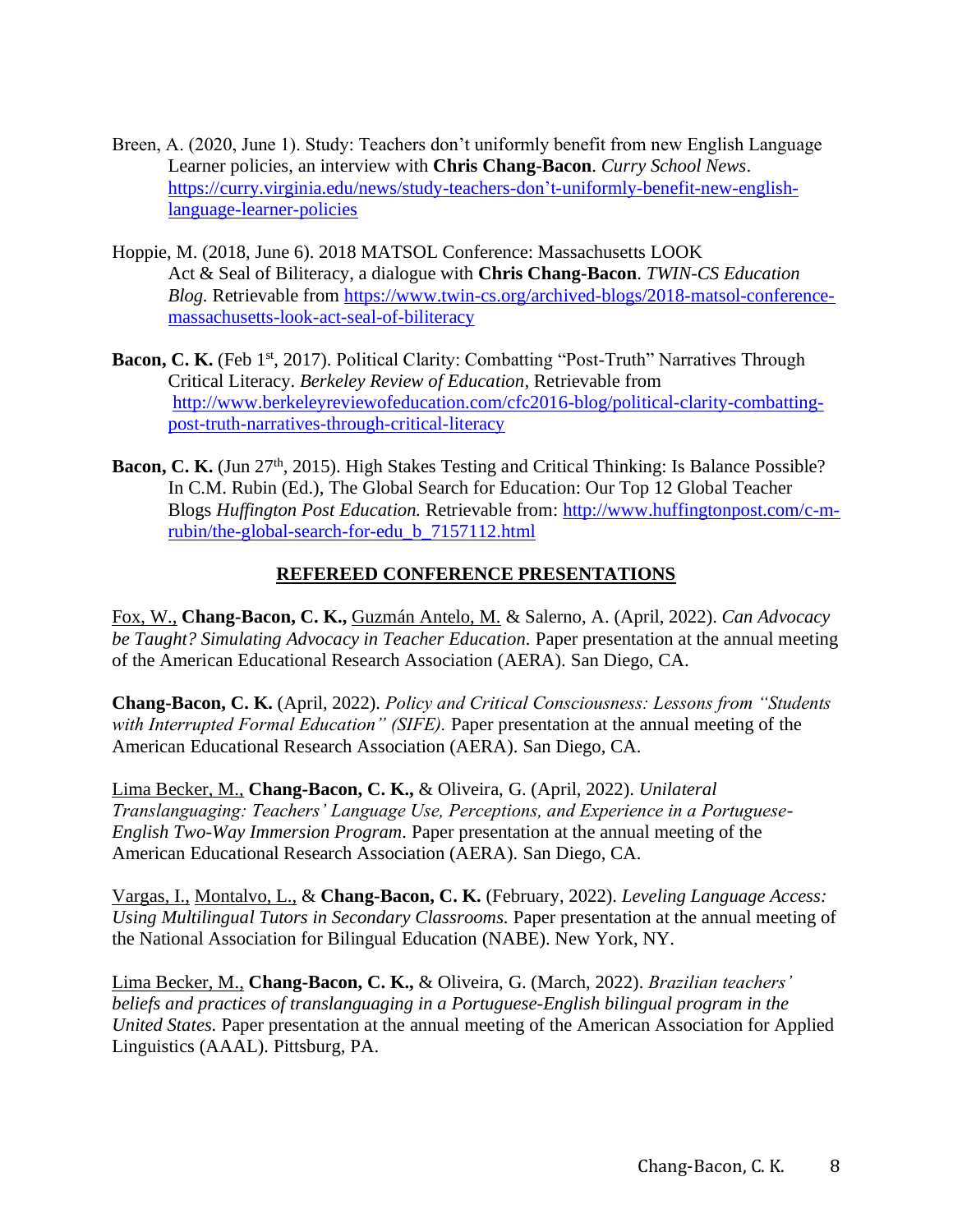**Chang-Bacon, C. K.**, & Guzmán Antelo, M. (December, 2021). *When "the field" is a screen: Reconceptualizing field-based teacher education for language diversity in online learning.* Paper presentation at the annual meeting of the Literacy Research Association (LRA), Atlanta, GA.

Barko-Alva, K., & **Chang-Bacon, C. K.** (September, 2021). *Critical dual language teaching: Implications of the new WIDA standards.* Paper presentation at the annual meeting of the Virginia Teachers of English to Speakers of Other Languages (VATESOL). Conference held online.

**Chang-Bacon, C. K.** (June, 2021). *Rethinking "interrupted schooling" in the wake of a pandemic: Implications for policy and practice.* Paper presentation at the *Educational opportunities in the wake of Covid-19* virtual conference, Organized by LEARN! (Vrije Universiteit Amsterdam) and Education Lab (Maastricht University, Netherlands). Conference held online.

**Chang-Bacon, C. K.** & Colomer, S. E., (April, 2021). *Representing Biliteracy as Property: A Visual and Policy Analysis of the Seal of Biliteracy.* Paper presentation at the annual meeting of the American Educational Research Association (AERA). Conference held online.

**Chang-Bacon, C. K.** (April, 2021). *Whose 'Wheelhouse?': Governing (and Avoiding) Teacher Language Policy Interpretation.* Roundtable presentation at the annual meeting of the American Educational Research Association (AERA). Conference held online.

Lima Becker, M., Olivera, G., & **Chang-Bacon, C. K.** (April, 2021). *"Dá Aqui Que Eu Faço, Let Me Show You": Language Status in Portuguese-English Dual Language.* Paper presentation at the annual meeting of the American Educational Research Association (AERA). Conference held online.

**Chang-Bacon, C. K.,** & Rutt, A., (March, 2021). *Science at a distance: Re-envisioning language awareness for multilingual learners in a hybrid science learning environment.* Symposium presentation at the annual meeting of the TESOL International Association. Conference held online.

**Chang-Bacon, C. K.** (April, 2021). *"We won't talk politics, but…": Language Policy Beliefs in Teacher Education.* Paper presentation at the annual meeting of the American Association for Applied Linguistics (AAAL). Conference held online.

Barko-Alva, K., & **Chang-Bacon, C. K.,** (February, 2021). *Over-framing? Interrogating sentence frames as pedagogical support vs. classroom control.* Paper presentation at the annual meeting of Virginia Dual Language Education Network (VADLEN). Conference held online.

**Chang-Bacon, C. K.,** Cho, E., & Oliveira, G. (December, 2020). *Parallel Parent and Teacher Perceptions of a Two-way Dual Language Immersion Program.* Paper presentation at the annual meeting of the Literacy Research Association (LRA), Conference held online.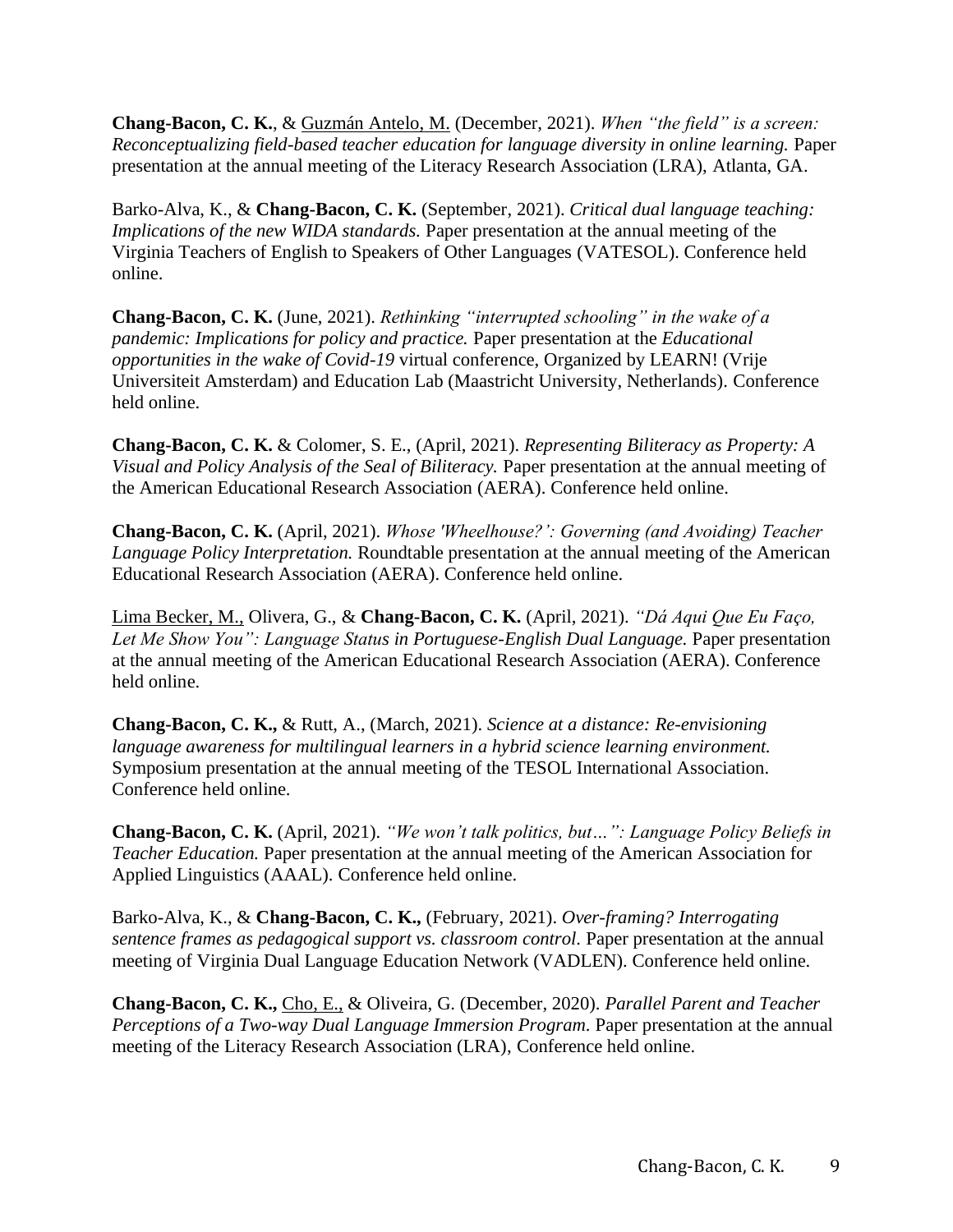**Chang-Bacon, C. K.** (December, 2020). *'I don't think that's really their wheelhouse': How Do We Prepare Teachers to Interpret Language & Literacy Policy?* Paper presentation at the annual meeting of the Literacy Research Association (LRA), Conference held online.

DeJulio, S., **Chang-Bacon, C. K.,** Sanders,. R., Profit, A. (December, 2020). *Interrogating the Syllabus: The Collaborative Impact of a Thinking with Theory Approach to Literacy Teacher Education Coursework.* Paper presentation at the annual meeting of the Literacy Research Association (LRA), Conference held online.

**Chang-Bacon, C. K.** & Colomer, S. E., (April, 2020). *Biliteracy as Property: The Promise and Perils of the Seal of Biliteracy.* Paper presentation at the annual meeting of the American Educational Research Association (AERA), San Francisco, CA. (Conference canceled)

**Chang-Bacon, C. K.,** Cho, E., Baez-Cruz, M., & Oliveira, G. (April, 2020). *Parallel Perceptions of Two Way Immersion Program Implementation: How parents and teachers understand its merits.* Paper presentation at the annual meeting of the American Educational Research Association (AERA), San Francisco, CA. (Conference canceled)

Lima Becker, M., **Chang-Bacon, C. K.,** & Oliveira, G. (April, 2020). *"Eu sei, I know": Balancing Literacies and Immigrant Experience in a Portuguese-English Dual Language Program.* Paper presentation at the annual meeting of the American Educational Research Association (AERA), San Francisco, CA. (Conference canceled)

**Chang-Bacon, C. K.** & Colomer, S. E., (December, 2019). *Biliteracy as (Whose) Property.*  Paper presentation at the annual meeting of the Literacy Research Association (LRA), Tampa Bay, FL.

Lima Becker, M., **Chang-Bacon, C. K.,** & Oliveira, G. (December, 2019). *"Eu sei, I know": Balancing Literacies and Immigrant Experience in a Portuguese-English Dual Language Program.* Paper presentation at the annual meeting of the Literacy Research Association (LRA), Tampa Bay, FL.

**Bacon, C. K.,** & Colomer, S. E., (March, 2019). *Biliteracy as White Property?* Paper presentation at the annual meeting of the American Association for Applied Linguistics (AAAL). Atlanta, GA.

**Bacon, C. K.** (April, 2019). *Multi-language, Multi-truth? Critical Literacies Meets Post-Truth in Language Education.* Paper presentation at the annual meeting of the American Educational Research Association (AERA), Toronto, ON.

**Bacon, C. K.** (April, 2019). *Cosmetic Criticality: (Re)Centering Political Clarity within First Wave Responses to "Post Truth."* Roundtable presentation at the annual meeting of the American Educational Research Association (AERA), Toronto, ON.

Colomer, S. E., & **Bacon, C. K.** (April, 2019). *To "Put a Name on" Biliteracy: The Manifestation of Critical Biliteracies among Seal of Biliteracy Graduates.* Roundtable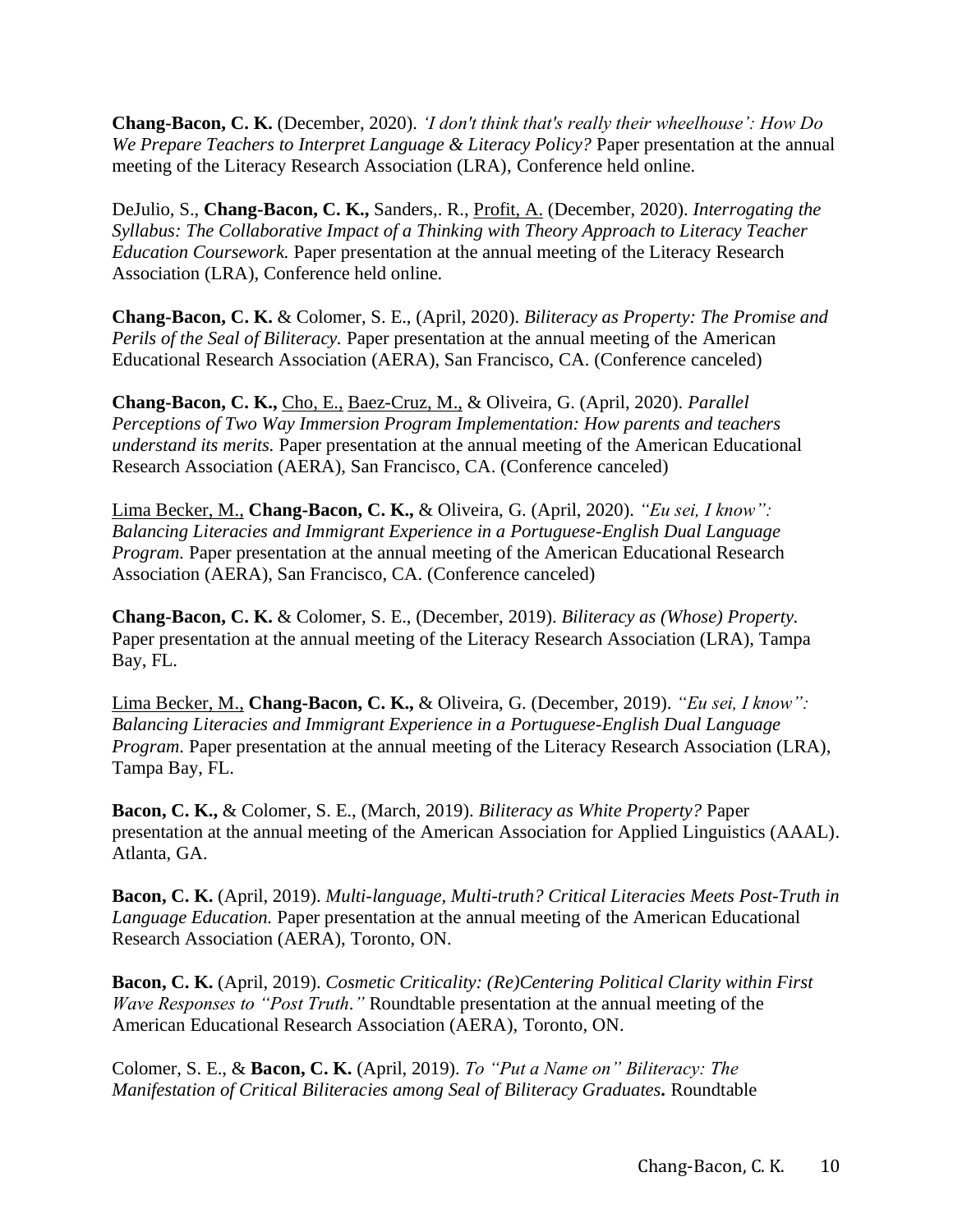presentation at the annual meeting of the American Educational Research Association (AERA), Toronto, ON.

**Bacon, C. K.** (November, 2018). *Critical mono-literacies? How monolingual orientations threaten the continued vitality of critical literacies.* Paper presentation at the annual meeting of the Literacy Research Association (LRA), Indian Wells, CA.

**Bacon, C. K.** (November, 2018). *Appropriated Criticality: Reclaiming Critical Literacies in an era of "Post-Truth" and "Fake News"* Paper presentation at the annual meeting of the Literacy Research Association (LRA), Indian Wells, CA.

Colomer, S. E., & **Bacon, C. K.** (November, 2018). *(Re)claiming Biliteracy: The Stories of Biliteracy Seal Graduates.* Paper presentation at the annual meeting of the Literacy Research Association (LRA), Indian Wells, CA.

**Bacon, C. K.** & Pedersen, J. M. (November, 2018). *Critical Issues in English Education: Research by CEE Research Initiative Award Winners.* Roundtable presentation at the annual meeting of the National Council of Teachers of English (NCTE), Houston, TX.

Colomer, S. E., & **Bacon, C. K.** (March, 2017). *Critical Biliteracies: A Framework for Understanding the Intersections of Language, Culture and Power among Biliteracy Seal High School Graduates.* Paper presentation at the annual meeting of the American Association for Applied Linguistics (AAAL). Chicago, Illinois.

**Bacon, C. K.,** Pedersen, J., & Friedman, A. A. (December, 2017). *Implementing a Framework of Poetic Discourse Analysis for Writing with Multilingual Learners.* Paper presentation at the annual meeting of the Literacy Research Association (LRA), Tampa Bay, Florida.

**Bacon, C. K.** (December, 2017). *Language Autobiographies as a Window into Preservice Teachers' Construction of Language Difference.* Paper presentation at the annual meeting of the Literacy Research Association (LRA), Tampa Bay, Florida.

**Bacon, C. K.,** Pedersen, J., & Friedman, A. A. (November, 2017). *"It's Like Close Reading for Identity": Poetic Discourse, Lived Realities, and Writing with Multilingual Learners. Paper* presentation at the annual meeting of the National Council of Teachers of English (NCTE), St. Louis, Missouri.

**Bacon, C. K.** (April, 2017). *Language Ideologies and The Monolingual Gaze: A Mixed Methods Study of Teacher Beliefs Surrounding Bilingual Learners.* Paper presentation at the annual meeting of the American Educational Research Association (AERA), San Antonio, Texas.

**Bacon, C. K.,** Pedersen, J., & Friedman, A. A. (April, 2017). *Getting to What Is: Poetry as a Genre of Access for Multilingual Learners.* Round table presentation at the annual meeting of the American Educational Research Association (AERA), San Antonio, Texas.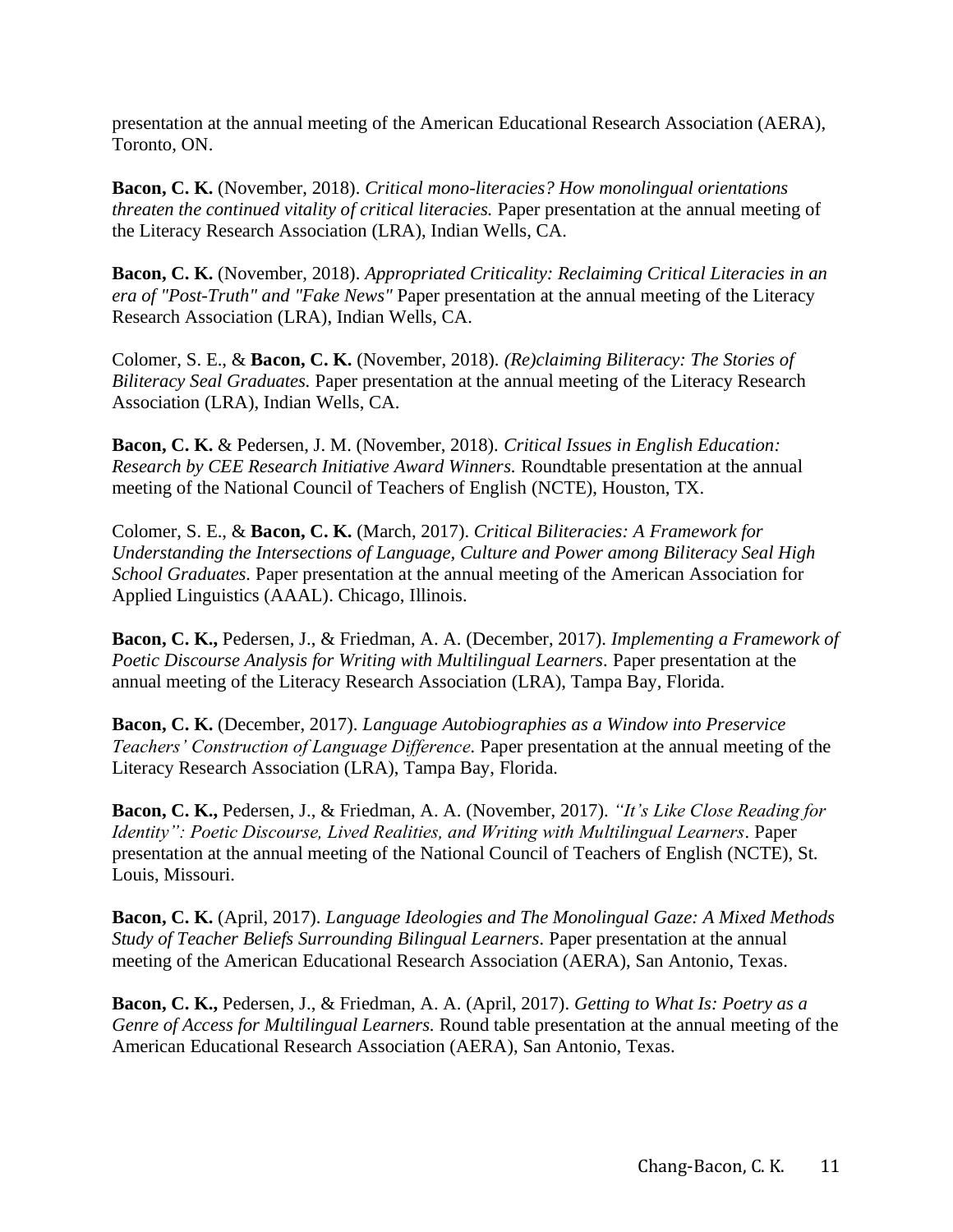**Bacon, C. K.** (April, 2017). *Well-Being, Student Voice, & Language Rights: New Directions for Ontario.* In *The Emerging Age of Engagement, Identity and Well-being: New Research Findings from Ontario,* Symposium at the annual meeting of the American Educational Research Association (AERA), San Antonio, Texas.

Garcia-Huidobro, J. C., **Bacon, C. K.,** Nannemann, A., & Thompson, K. (April, 2017). *The Past, Present, and Future of Educational Change.* Paper presentation at the annual meeting of the American Educational Research Association (AERA), San Antonio, Texas.

**Bacon, C. K.** (January, 2017). *Student Voice and Well-Being: Vacating Identity Silos toward Intersectionality and Amplified Centrality.* In *Multiple Identities, Evolving Well-being(s): New Research Findings from Ontario.* Symposium at the annual meeting of the International Congress for School Effectiveness and Improvement (ICSEI), Ottawa, ON, Canada.

O'Keefe, M., **Bacon, C. K.,** & D'Angelo, M. (January, 2017). *Leading from the Middle: Collaborative Inquiry for Disciplined Innovation.* The annual meeting of the International Congress for School Effectiveness and Improvement (ICSEI), Ottawa, ON, Canada.

**Bacon, C. K.** (December, 2016). *Dichotomies, Dialects, and Deficits: Confronting the "Standard English" Myth in Teacher Education.* In *Confronting Inequitable Language Policy in the Classroom.* Symposium at the annual meeting of the Literacy Research Association (LRA), Nashville, Tennessee.

Friedman, A. A., **Bacon, C. K.,** & Pedersen, J. (December, 2016). *Poetry as Reality Pedagogy: A Genre of Access for English Learners.* Paper presentation at the annual meeting of the Literacy Research Association (LRA), Nashville, Tennessee.

**Bacon, C. K.** (December, 2016). *"But that's not really my job": The Development of Disciplinary Teacher Language Ideologies Throughout a Required ELL Methods Course.* Paper presentation at the annual meeting of the Literacy Research Association (LRA), Nashville, Tennessee.

**Bacon, C. K.** (December, 2016). *English as a Gateway? Korean Youth Perspectives on Linguistic Capital.* In Symposium: *Lessons from around the globe: International literacies, mobility, and social transformation.* The annual meeting of the Literacy Research Association (LRA), Nashville, Tennessee.

**Bacon, C. K.** (April, 2016). *"English is My Only Weapon": Youth Perceptions of 'English Fever' in South Korea.* Paper presentation at the annual meeting of the New England Educational Research Association (NEERO), Portsmouth, New Hampshire.

**Bacon, C. K.** (April, 2016). *Language Ideologies: A mixed methods study of teacher beliefs throughout a course on teaching English language learners.* Roundtable presentation at the annual meeting of the New England Educational Research Association (NEERO), Portsmouth, New Hampshire.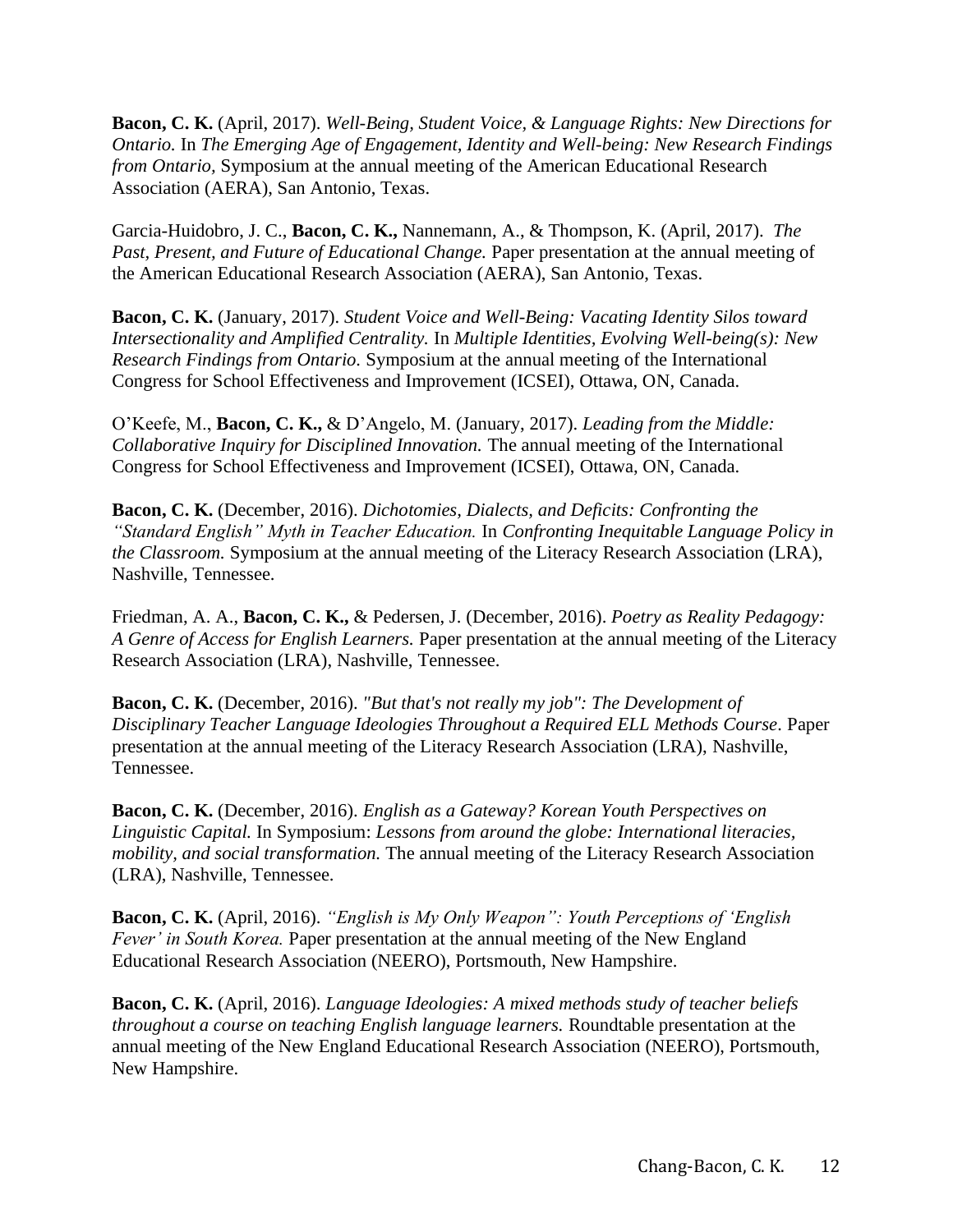Friedman, A. A., Pedersen, J., & **Bacon, C. K.** (April, 2016). *Poetry as a genre of access for English language learners.* Paper presentation at the annual meeting of the American Association for Applied Linguistics (AAAL), Orlando, Florida.

**Bacon, C. K.** (December, 2015). *What's language got to do with it? A review of empirical research on critical literacy in TESOL.* Paper presentation at the annual meeting of the Literacy Research Association (LRA), Carlsbad, California.

Dobbs, C., Phillips Galloway, E., & **Bacon, C. K.** (July, 2015). Metalinguistic skill in a registermatching task: A qualitative pilot study of middle grade English learners. Society for the Scientific Study of Reading (SSSR), Kona, Hawaii.

# **INVITED PRESENTATIONS**

**Chang-Bacon, C. K.,** (May 4th, 2022). *Language and Dialect Variation in Diversity, Equity, and Inclusion (DEI) initiatives.* Presentation delivered to Curriculum, Instruction, & Special Education Department. University of Virginia School of Education and Human Development.

**Chang-Bacon, C. K.,** (March 30<sup>th</sup>, 2022). *Educational Policy Document Analysis.* Presentation delivered to doctoral research course in Educational Research. Prof. Peter Youngs. University of Virginia School of Education and Human Development.

**Chang-Bacon, C. K.,** (March 30<sup>th</sup>, 2022). *Researching language from a critical race theory lens.* Presentation delivered to doctoral research course in Multicultural Education. Prof. Stan Trent. University of Virginia School of Education and Human Development.

**Chang-Bacon, C. K.,** (Feb 24th, 2022). *Critical Dimensions of Building a Professional Agenda.* Presentation delivered to doctoral research course in Educational Research. Prof. Renata Love Jones. Georgia State University.

**Chang-Bacon, C. K.,** (August 4<sup>th</sup>, 2021). *Research questions in language and literacy*. Presentation delivered to doctoral research course in Reading Research. Prof. Julie Cohen. University of Virginia School of Education and Human Development.

**Chang-Bacon, C. K.,** (April 14th, 2021). *Critical race/language theory: Theories of language and race.* Presentation delivered to doctoral research course in Multicultural Education. Prof. Stan Trent. University of Virginia School of Education and Human Development.

Mora, R. & **Chang-Bacon, C. K.,** (April 22nd, 2021). *Language Policy and Bilingualism.*  Presentation delivered to doctoral research course. Prof. Mikel Cole. University of Texas, Houston.

**Chang-Bacon, C. K.,** (April 15<sup>th</sup>, 2021). *Language Diversity: Reviewing the Literature.* Presentation delivered to doctoral research course. Prof. Rosa Medina Riveros. University of Massachusetts, Amherst.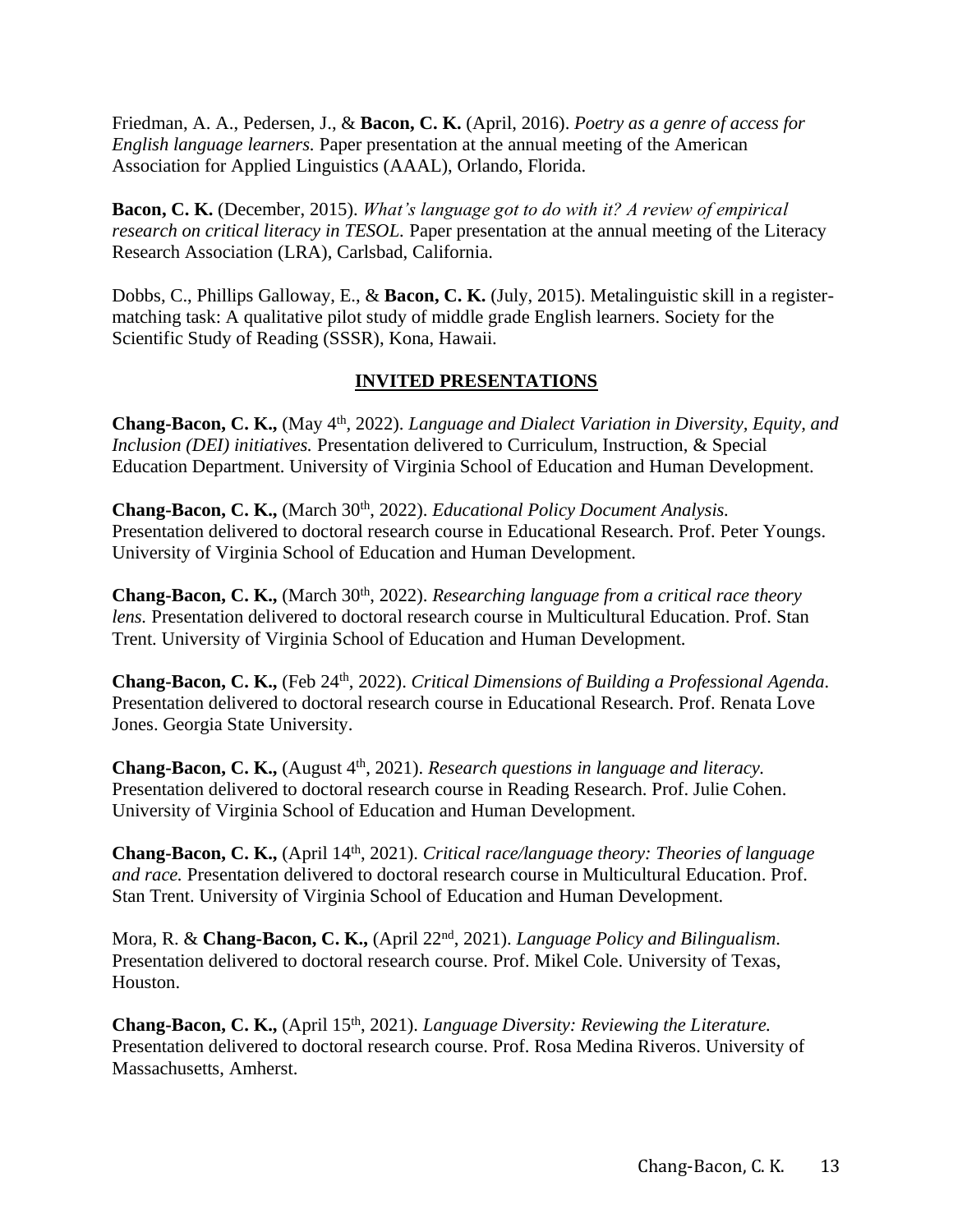Chang-Bacon, C. K., (April 14<sup>th</sup>, 2021). *Language and critical race theory: A research agenda.* Presentation delivered to doctoral research course in Multicultural Education. Prof. Stan Trent. University of Virginia School of Education and Human Development.

Chang-Bacon, C. K. (March 25<sup>th</sup>, 2021). *Academic career trajectories in educational research*. Panel presentation for International Education Policy Program, University of Maryland College of Education.

**Chang-Bacon, C. K.** (March 15th, 2021). *Bilingual language development.* Presentation delivered Applied Developmental Psychology Class. Prof. Jamie Jirout. University of Virginia School of Education and Human Development.

**Chang-Bacon, C. K.,** (March 9<sup>th</sup>, 2021). *Equity in Policy and Practice: Working with Emergent Bilinguals.* Panel discussion for the University of Virginia School of Education and Development, facilitated by Sherica Jones-Lewis of the UVA Equity Center.

**Chang-Bacon, C. K.** (Feb 11<sup>th</sup>, 2021). *Idealized language ideologies and the "new bilingualism."* Presentation delivered to Curriculum Studies Doctoral Seminar. Prof. Adria Hoffmann. Virginia Commonwealth University. Richmond, VA.

**Chang-Bacon, C. K.** (Dec 17th, 2020). *A personal biography: Whiteness and language in diversity, equity, and inclusion education.* Presentation to the Curriculum & Instruction Department Faculty Diversity, Equity, and Inclusion Committee meeting. University of Virginia School of Education and Human Development. Charlottesville, VA.

**Chang-Bacon, C. K.** (Oct 16th, 2020). *Language policy and the language of policy: A research Agenda.* Faculty colloquium delivered to the University of Virginia School of Education and Human Development. Charlottesville, VA.

**Chang-Bacon, C. K.** (September 17<sup>th</sup>, 2020). "We sort of dance around the race thing:" Race*evasiveness in teacher education.* Presentation delivered to joint meeting of the Center for Race and Public Education in the South and YouthNex, University of Virginia. Charlottesville, VA.

**Chang-Bacon, C. K.** (April 15th, 2020). *Writing for Publication Across Early Scholarship.* Panel presentation delivered to Boston College doctoral advising cohort. Lynch School of Education and human development. Chestnut Hill, MA.

**Chang-Bacon, C. K.** (April 9<sup>th</sup>, 2020). *Monolingual language ideologies in policy research.* Presentation delivered to Bilingual Research course, Dr. Mandy Stewart, Texas Woman's University, Denton, TX.

Chang-Bacon, C. K. (March 4<sup>th</sup>, 2020). *Who "makes" policy? Teachers and other education stakeholders as policy interpreters*. Presentation delivered at the University of Virginia School of Education and Human Development. Charlottesville, VA.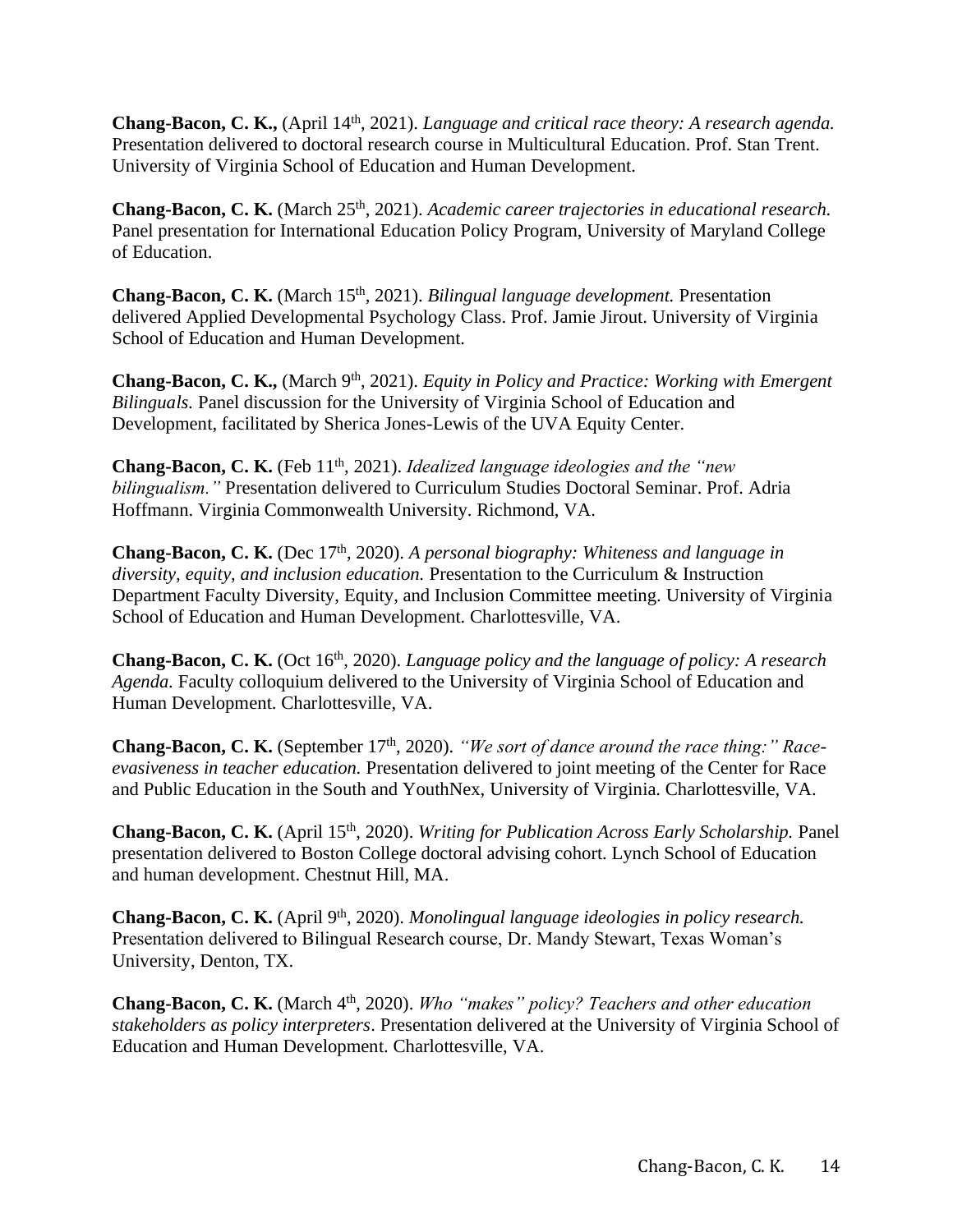**Chang-Bacon, C. K.** (Feb 25th, 2020). *Discourse analysis through a poststructural approach in language research.* Presentation delivered to Discourse analysis course, Dr. April Salerno, University of Virginia School of Education and Human Development. Charlottesville, VA.

Bacon, C. K. (April 30<sup>th</sup>, 2019). *Writing for Publication Across Early Scholarship*. Panel presentation delivered to Boston College doctoral advising cohort. Lynch School of Education and human development. Chestnut Hill, MA.

**Bacon, C. K.** (Dec 1st, 2018). *Know Your Journal: Academic Publication Trajectories.* Panel presentation delivered at the annual meeting of the Literacy Research Association (LRA), Indian Wells, CA.

**Bacon, C. K.** (Oct 22nd, 2018). *Equity-Oriented Writing Instruction in Urban Schools.*  Presentation delivered to Boston Public Schools Office of English Learners. Boston, MA.

**Bacon, C. K.** (Sept 21st, 2018). *Critical Literacies in English Language Teaching.* Presentation delivered to Literacies in Second Languages course, Dr. Raúl Mora & Claudia Cañas, Colegio Universidad Pontificia Bolivariana, Medellín, Columbia.

Garcia-Huidobro, J. C., & Bacon, C. K. (Sept 5<sup>th</sup>, 2018). *Historical Research in Educational Change.* Presentation delivered to Educational Change course, Dr. Dennis Shirley, Boston College, Chestnut Hill, MA.

**Bacon, C. K.** (Apr 4<sup>th</sup>, 2017). *Interview Piloting for Qualitative Research.* Presentation delivered to Teacher and Educational Reform course, Dr. Patrick McQuillan, Boston College, Chestnut Hill, MA.

**Bacon, C. K.** (Mar 22nd, 2017). *Re-Visioning Revision: Writing, Conferencing and Student Feedback in K-5 Education.* Presentation delivered to Teaching Language Arts course, Dr. Maria Estella Brisk, Boston College, Chestnut Hill, MA.

Bacon, C. K. (Feb 24<sup>th</sup>, 2017). *Educational Policy and Public School Advocacy: Impacts through Academia.* Panel presentation delivered to Teach for America Massachusetts Alumni Association. Boston, MA.

Hargreaves, A., **Bacon, C. K.,** Wangia, S., D'Angelo, M., Shirley, D. (Oct 6th , 2016). *Wellbeing, Identity, and Achievement: Preliminary Findings from Data Collection Across 10 Ontario Districts.* Workshop delivered to the Council of Ontario Directors of Education (CODE), Toronto, ON, Canada.

Hargreaves, A., Shirley, D., **Bacon, C. K.,** Wangia, S., & D'Angelo, M. (May 11<sup>th</sup>-12th, 2016). *Leading from the Middle: District Theories of Change and Collaboration.* Workshop delivered to the Council of Ontario Directors of Education (CODE), Toronto, ON, Canada.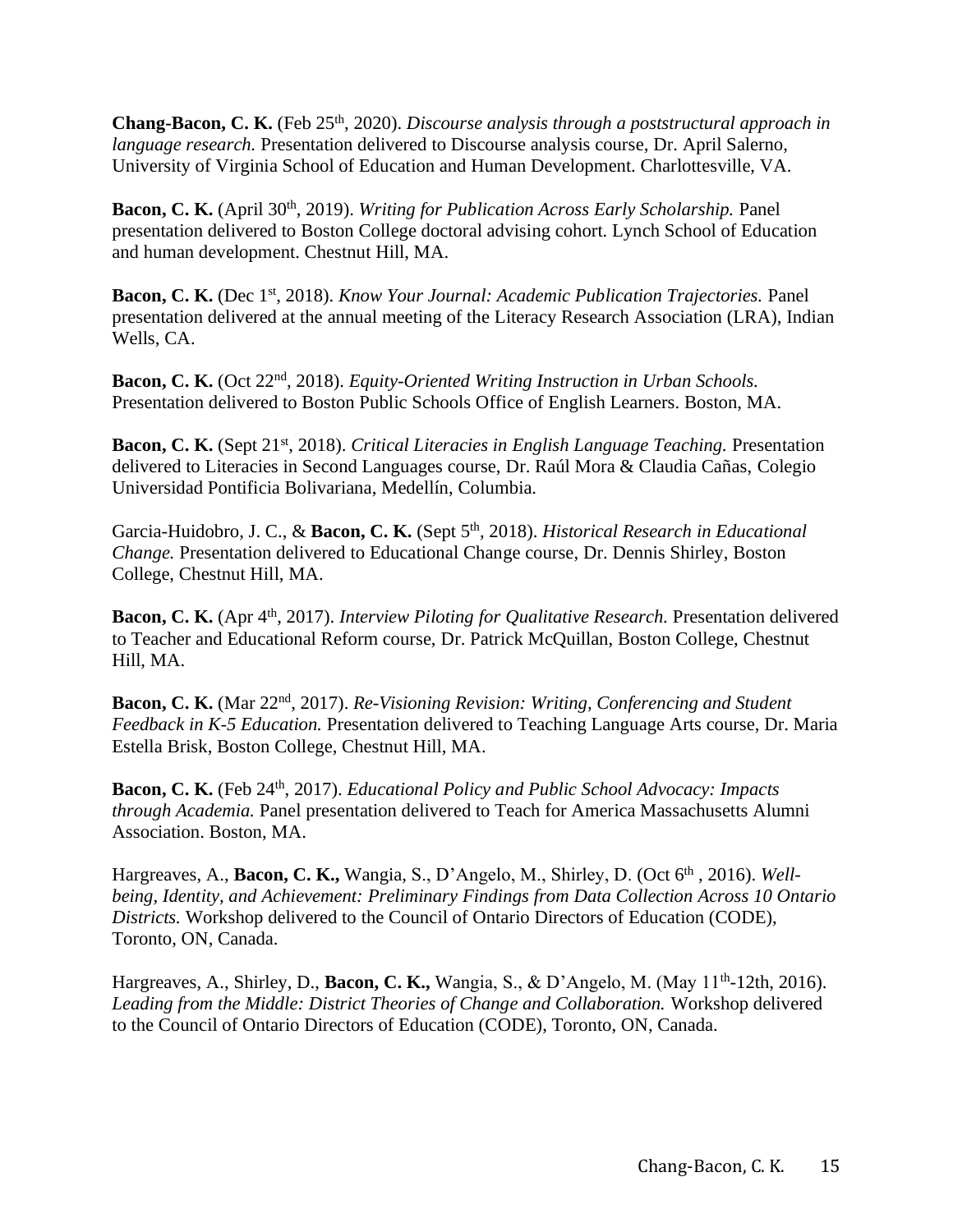Bacon, C. K. (April 15<sup>th</sup>, 2016). *Alternative Teacher Certification: Promise or Peril.* Presentation delivered to Social Contexts of Education course, Dr. Leigh Patel, Boston College, Chestnut Hill, MA.

**Bacon, C. K.** (April 15th, 2016). *Settler Colonialism, Heritage Language Loss, and Revitalization.* Presentation delivered to Social Contexts of Education course, Dr. Leigh Patel, Boston College, Chestnut Hill, MA.

**Bacon, C. K.** (March 21<sup>st</sup>, 2016). *Gender and Genre in the Elementary Grades*. Presentation delivered to Teaching Language Arts course, Dr. Maria Estella Brisk, Boston College, Chestnut Hill, MA.

**Bacon, C. K.** (February 23rd, 2016). *Learning from Teaching in International Contexts: Teaching as Research.* Presentation delivered to Teacher and Educational Reform course, Dr. Patrick McQuillan, Boston College, Chestnut Hill, MA.

**Bacon, C. K.** (February 22nd, 2016). *Teaching Genre Through Deconstruction of Mentor Texts.*  Presentation delivered to Teaching Language Arts course, Dr. Maria Estella Brisk, Boston College, Chestnut Hill, MA.

**Bacon, C. K.** (February 18th, 2016). *Schools as Places of Racialization.* Presentation delivered to Social Contexts of Education course, Dr. Leigh Patel, Boston College, Chestnut Hill, MA.

**Bacon, C. K.** (February 1st, 2016). *The Teaching and Learning Cycle in K-5 Writing.*  Presentation delivered to Teaching Language Arts course, Dr. Maria Estella Brisk, Boston College, Chestnut Hill, MA.

Hargreaves, A., Shirley, D., **Bacon, C. K.,** Wangia, S., & D'Angelo, M. (January 21<sup>st</sup>, 2016). Leading from the Middle: Networks of Educational Change in Ontario. Workshop delivered to the Council of Ontario Directors of Education (CODE), Toronto, ON, Canada.

**Bacon, C. K.** & Hilsabeck, E. J. (November 21st, 2015). *Pedagogy and Theatre of the Oppressed in Higher Education Classrooms.* Workshop delivered at the "I Am, We Are" Social Justice Theatre Group 20th Anniversary Conference, Gustavus Adolphus College, Saint Peter, MN.

**Bacon, C. K.** & Calderon, C. (June 31, 2015). *The Massachusetts RETELL Initiative for English Language Learners: Pre-service Teacher Certification Requirements.* Presentation to Teach for America Corps Member Advisor Committee, Boston, MA.

**Bacon, C. K.** (February 18, 2015). *The Culture of Alternative Education Licensure Programs.*  Presentation delivered to Teacher and Educational Reform course, Boston College, Chestnut Hill, MA.

# **UNIVERSITY TEACHING EXPERIENCE:**

## **TEACHING METHODS COURSES: GRADUATE AND UNDERGRADUATE**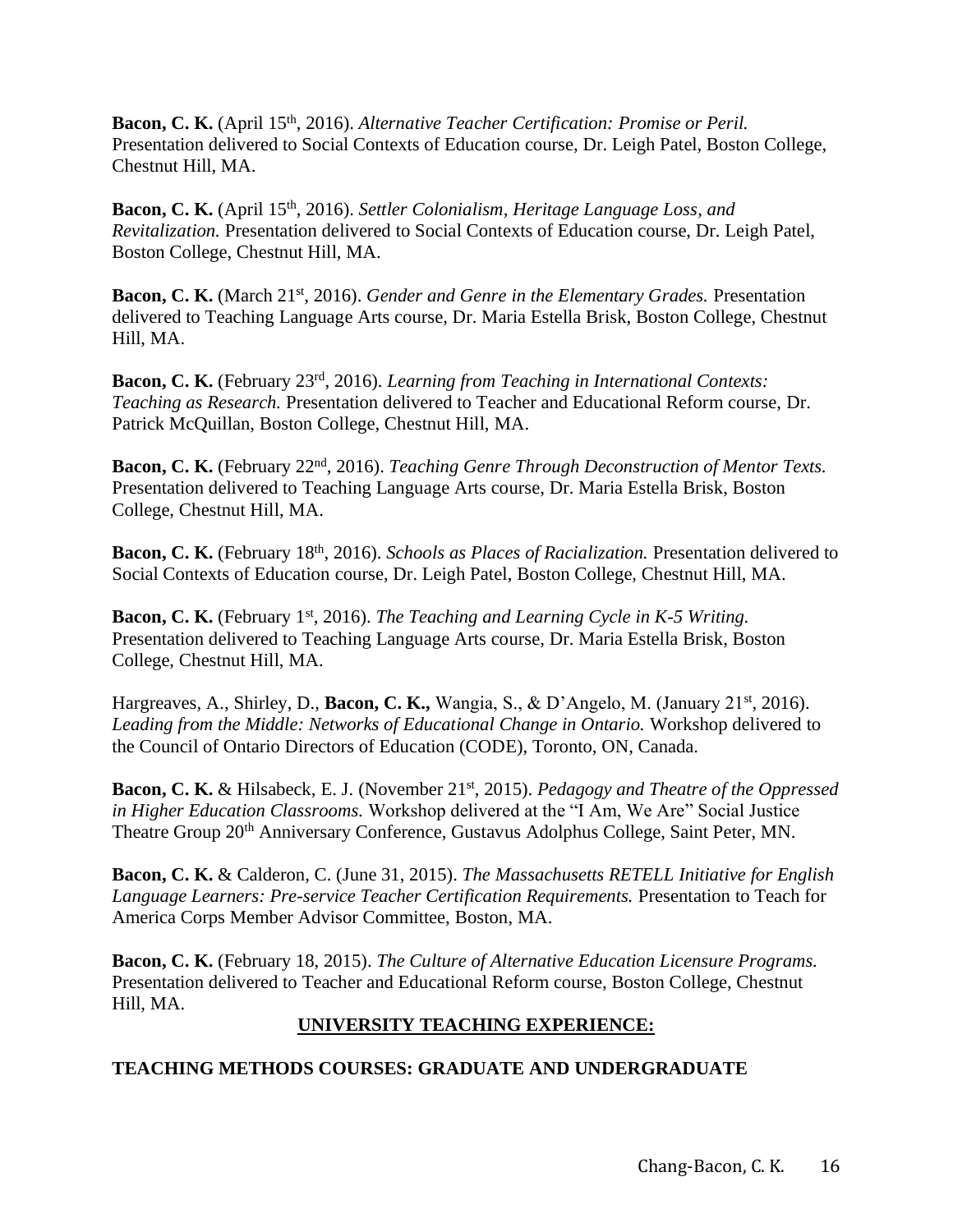## **EDIS 5428: ESL Methods PreK-12**

#### *University of Virginia, School of Education & Human Development*

This course is designed for current and future teachers seeking to learn how to instruct English learners. Students explore the WIDA Essential Actions and ELD Standards, learn about various current and historical ESL instructional models, and consider how the four language skills are taught within classrooms to ELs. Students also learn about collaborative practice as ESL teachers working with grade-level or content-area teachers.

#### **EDIS 5470: ESL Assessment & Curriculum Design**

#### *University of Virginia, School of Education & Human Development*

The purpose of this course is to prepare teachers to work with students  $(K-12)$  for whom English is not their native language. Work includes examining instruments used to assess English proficiency and the interpretation of those assessments. The curriculum design aspect of the course is based on a differentiation model and includes methods aimed at helping students gain English language skills necessary for success in general content areas.

#### **EDIS 5878/5873: Seminar: Teaching Internship-ESL & World Language** *University of Virginia, School of Education & Human Development*

Designed to accompany the teaching internship (i.e., student teaching semester), this seminar focuses on special issues and concerns that grow out of that experience, including such topics as classroom management, parent-teacher conferences, and school-community relations. Seminar sections are aligned with specific program/endorsement areas and meet the guidelines for the approved licensure program in the Commonwealth of Virginia.

#### **EDIS 5858/5853: Content Area Seminar in ESL & World Language** *University of Virginia, School of Education & Human Development*

This seminar is designed for further secondary teachers enrolled in the one-year Master of Teaching Secondary Program who are seeking initial certification in the state of Virginia. Designed to accompany the 5866 Clinical Experience, this seminar provides opportunities to discuss, process, and reflect on experiences in the clinical placement.

#### **EDIS 5868: Clinical Experience in English as a Second Language Education** *University of Virginia, School of Education & Human Development*

A semester-long clinical experience designed to develop skills in fostering positive professional relationships with adolescent students, colleagues, & peers; observing & reflecting on instruction; & designing & implementing individual, small group, & whole class instruction.

## **EDIS 5863: Clinical Experience in World Languages**

## *University of Virginia, School of Education & Human Development*

Designed for future secondary teachers enrolled in the one-year Master of Teaching Secondary Program who are seeking initial certification in the State of VA. A semester long intensive clinical experience designed to develop skills in fostering positive professional relationships with adolescent students, colleagues, & peers; observing & reflecting on instruction; & designing & implementing individual, small group, & whole class instruction.

## **TL 525/TL 520: Teaching English Language Learners**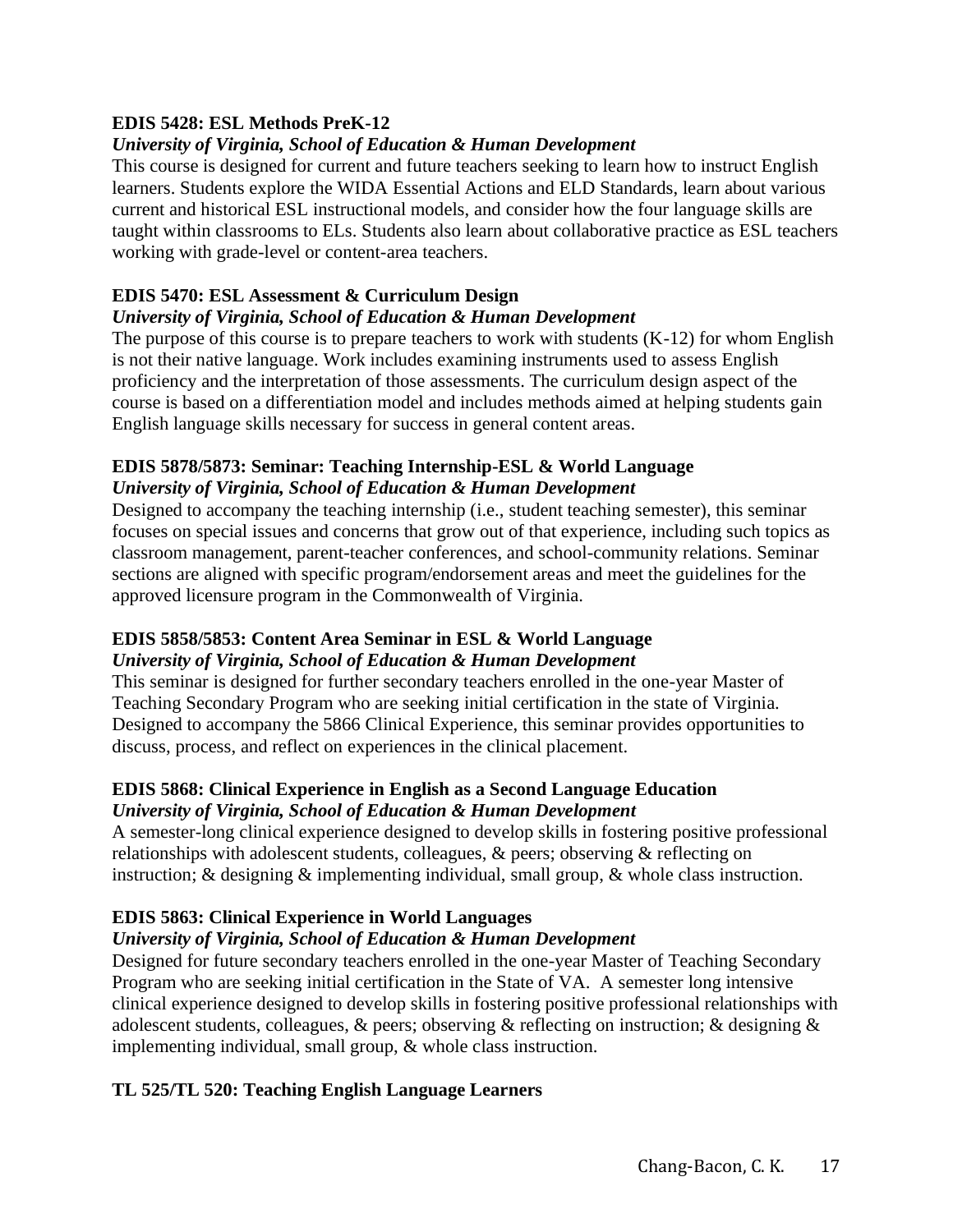#### *Boston University School of Education*

Focus on current theory/research related to teaching English language learners and the implications for effective language, literacy, and content-area assessment and instructional practices in sheltered English immersion classrooms in middle/high schools. TL525 planned for students seeking licensure in the content areas at the 5-12 level and TL520 planned for students seeking licensure in the content areas at the PreK-5 level.

## **HDF 702: Language, Literacy, and Culture**

#### *Wheelock College School of Education*

Explores the relationships between language and culture. Examines methods of helping linguistically diverse students develop literacy abilities within contexts that draw upon and extend home language competencies. Focuses both on native English speakers who speak nonmainstream varieties of English and on children who speak a first language other than English.

## **EDUC 7473: Teaching Writing**

## *Boston College School of Education and Human Development*

Discusses developing and sustaining a writing curriculum for teachers in K-12, including a variety of pedagogical approaches to developing a sustained and rigorous classroom writing culture. Grade is based on a portfolio of finished writing and a strategic plan for implementing writing protocols and ideas in the classroom.

# **EDUC 6346: Teaching Bilingual Students in Elementary Grades**

#### *Boston College School of Education and Human Development*

Deals with the practical aspects of the instruction of teaching English Language Learners in Sheltered English Immersion, and mainstream classrooms for elementary and early childhood education majors. Reviews and applies literacy and content area instructional approaches. Includes such other topics as history and legislation related to English Language Learners and bilingual education, and the influences of language and culture on students, instruction, curriculum, and assessment.

# **EDUCATIONAL RESEARCH AND FOUNDATIONS COURSES: GRADUATE AND UNDERGRADUATE**

#### **EDIS 5423: English Linguistics**

## *University of Virginia, School of Education & Human Development*

This course introduces the scientific study of language, exploring how linguistic insights can prepare teachers who work with preK-12 ELLs. It addresses the sounds of the language (phonetics and phonology), the structure of words/sentences (morphology and syntax) and how these features convey meaning (semantics and pragmatics). Students will apply this knowledge of language to the everyday use of English and its acquisition in school settings.

#### **RES 722: Research on Language and Literacy**

#### *Wheelock College School of Education*

Introduces varied approaches to language and literacy research. Provides experience with qualitative and quantitative data collection and analysis. Participants prepare analyses of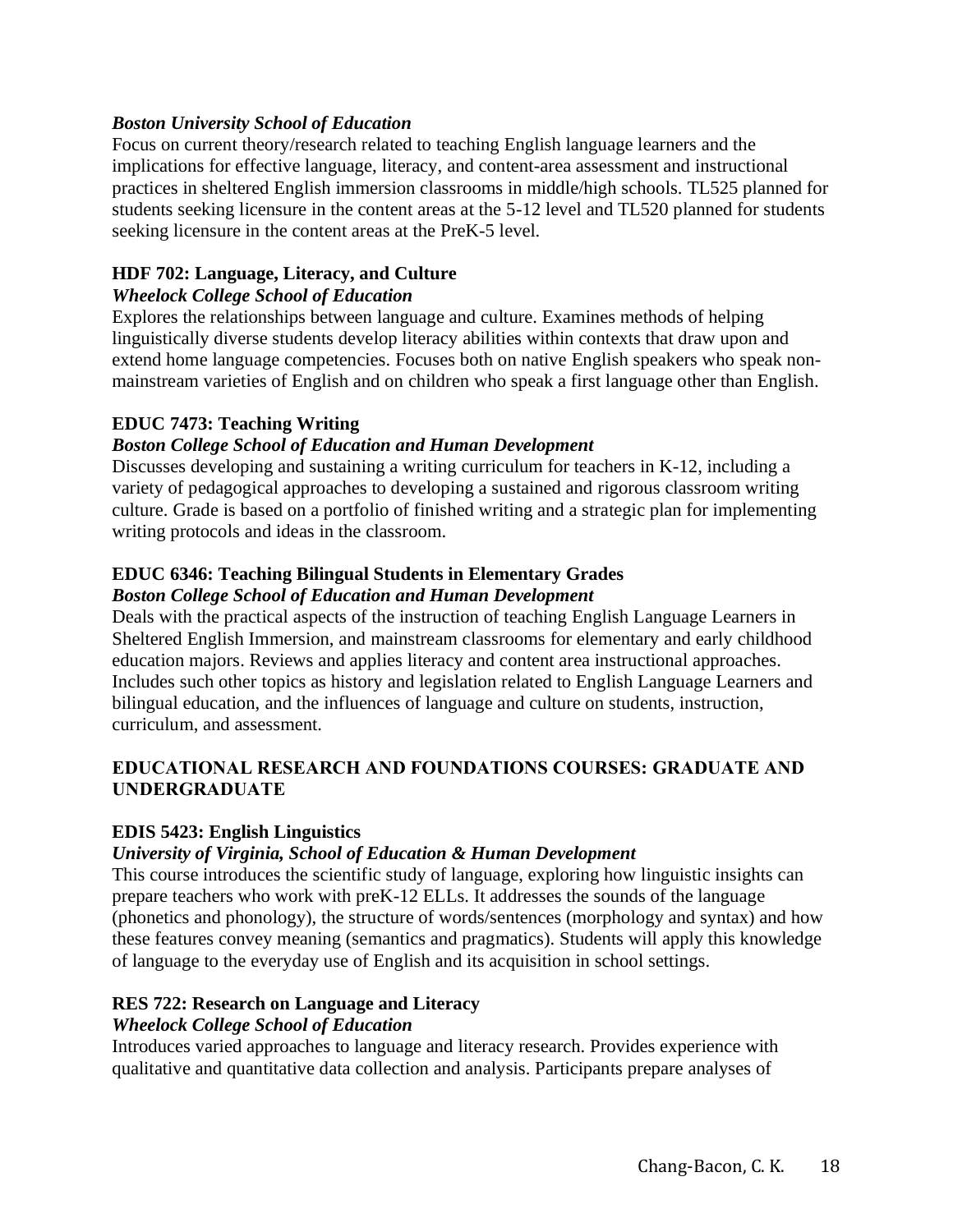assessment data and write research briefs for other teachers. Based on questions from their practice, students summarize existing literature and prepare a research proposal.

# **EDUC 7436: Curriculum Theories and Practice**

## *Boston College School of Education and Human Development*

Asks teachers to analyze the philosophical underpinnings of educational practices. Also asks teachers to examine their own philosophies of education and to construct meaning and practice from the interplay between their beliefs and alternative theories. Designed for individuals advanced in their professional development.

## **BI 620: Educational Issues in Bilingualism**

## *Boston University School of Education*

Explores the effect of language diversity on the education of school-aged students. Examines national and international theory, research, policy, and practice in teaching students who speak languages other than the national language. Special focus on race, class, & gender in language.

# **K-12 PROFESSIONAL DEVELOPMENT**

Chang-Bacon, C. K., & MacDonald, M. (July 30<sup>th</sup>, 2019). *Writing and Literacies for Multilingual Contexts.* Professional development delivered to Boston Public Schools, Office of Opportunity Gaps. Boston, Massachusetts.

Bacon, C. K., & MacDonald, M. (July 29<sup>th</sup>, 2019). *Introduction to Genre-Based Writing Pedagogies for Schoolwide Change.* Professional development delivered to Boston Public Schools, Office of Opportunity Gaps. Boston, Massachusetts.

**Bacon, C. K., & Portadin, L.** (Sept 19<sup>th</sup>, 2018). *Writing Pedagogies for Schoolwide Change in Multilingual Contexts.* Professional development delivered to Gardner Pilot Academy, Boston Public Schools.

**Bacon, C. K.** (Aug 23rd, 2018). *Genre-based Writing Pedagogies in Equitable Classrooms.*  Professional development delivered at Boston Public Schools, Teacher Summer Institute. Boston Public Schools Central Office, Boston, MA.

Macdonald, E., & **Bacon, C. K.** (Nov 7<sup>th</sup>, 2017). *Looking at Student Writing: Language Features in Grades 3-5.* Professional development delivered to Boston Public Schools, Excellence for All Teacher Initiative. Boston Public Schools Central Office, Boston, MA.

Brisk, M. E., **Bacon, C. K.**, & MacDonald, E. (Aug 22nd, 2017). *Genre-based Writing Instruction in Boston Public Schools.* Professional development delivered to Boston Public Schools, Teacher Summer Institute. Boston Public Schools Central Office, Boston, MA.

**Bacon, C. K.** (Nov 2nd, 2016). *Teaching ESOL to Adult Learners: Immigration, Language Access, and Funds of Knowledge.* Workshop series presented at the Boston College Neighborhood Center, Boston College, Boston, MA.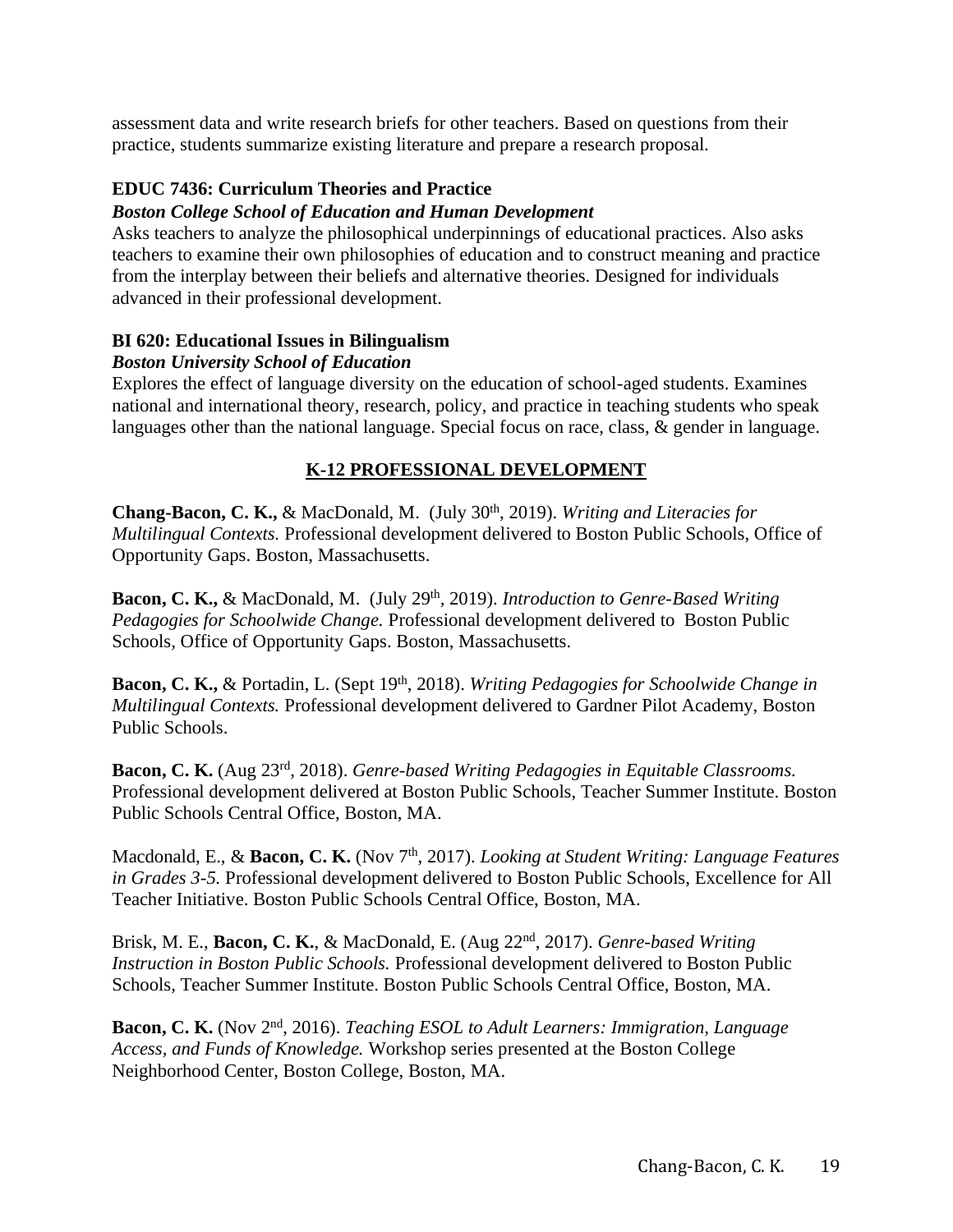**Bacon, C. K.** (August 14, 2015). *Dialect Variation and English Language Learners.*  Professional development delivered to Breakthrough Greater Boston teaching corps, Dorchester, MA.

## **SERVICE**

#### **PROFESSIONAL AFFILIATIONS**

| American Education Research Association (AERA)<br>Division K: Teacher Education<br>Division G: Social Contexts of Education<br>SIGs: Bilingual Education Research; Language & Social Processes;<br>Second Language Research                      | $(2014 - present)$                                          |
|--------------------------------------------------------------------------------------------------------------------------------------------------------------------------------------------------------------------------------------------------|-------------------------------------------------------------|
| Literacy Research Association (LRA)                                                                                                                                                                                                              | $(2015 - present)$                                          |
| Teaching English to Speakers of Other Languages (TESOL)                                                                                                                                                                                          | $(2015 - present)$                                          |
| American Association for Applied Linguistics (AAAL)                                                                                                                                                                                              | $(2016 - present)$                                          |
| Massachusetts Educators of English Language Learners (MATSOL)                                                                                                                                                                                    | $(2017 - 2019)$                                             |
| National Council of Teachers of English (NCTE)                                                                                                                                                                                                   | $(2016 - 2019)$                                             |
| <b>NATIONAL SERVICE</b>                                                                                                                                                                                                                          |                                                             |
| <b>Editorial Board Membership</b>                                                                                                                                                                                                                |                                                             |
| Linguistics and Education (Elsevier)                                                                                                                                                                                                             | $(2020 - present)$                                          |
| Journal of Literacy Research (Sage)                                                                                                                                                                                                              | $(2020 - present)$                                          |
| American Educational Research Association (AERA) Leadership Roles<br>Doctoral Mentorship Program Mentor, SLR SIG<br>Social Media Chair: Second Language Research (SLR) SIG<br>Campus Liaison, Division G: Social Contexts of Education           | $(2021 - present)$<br>$(2020 - present)$<br>$(2013 - 2018)$ |
| Literacy Research Association (LRA) Leadership Roles<br><b>Invited Discussant</b><br>Multilingual and Transnational ICG Working Group on Racism<br>Doctoral Conference Proposal Mentor<br>Treasurer, Doctoral Student Innovative Community Group | (2021)<br>(2020)<br>(2020)<br>$(2016 - 2019)$               |
| American Association of Applied Linguistics (AAAL) Service Roles<br>Doctoral Mentorship Program Mentor                                                                                                                                           | (2021)                                                      |

Invited Reviewer for Peer-Reviewed Journals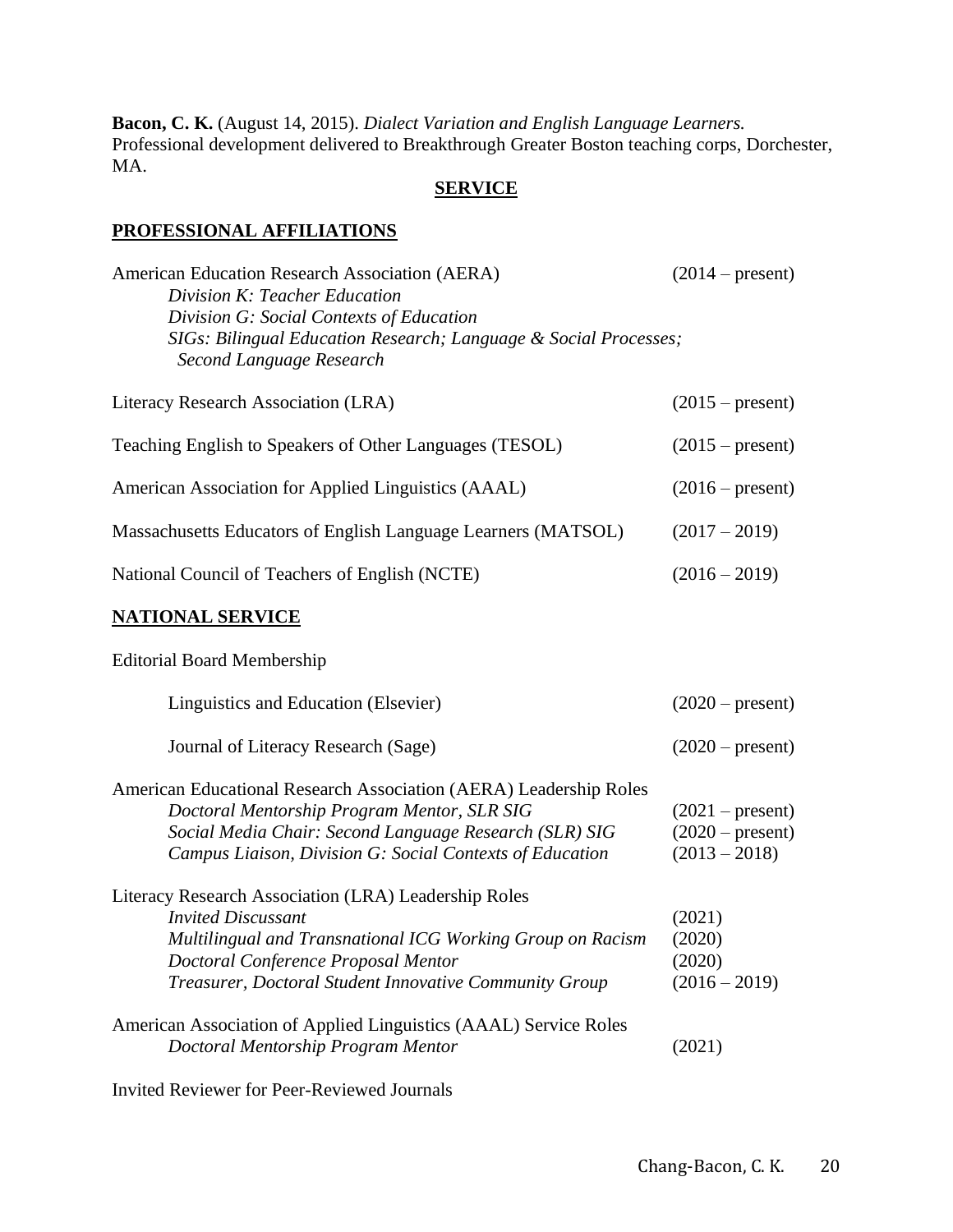| Linguistics and Education<br>Journal of Literacy Research |               |
|-----------------------------------------------------------|---------------|
| Journal of Teacher Education                              |               |
| <b>Educational Policy</b>                                 |               |
| Language Arts                                             |               |
| Journal of Adolescent and Adult Literacy (JAAL)           |               |
| Language, Culture, and Curriculum                         |               |
| Journal of Language, Identity, and Education              |               |
| <b>Review of Educational Research</b>                     |               |
| <b>TESOL</b> Quarterly                                    |               |
| Anthropology & Education Quarterly                        |               |
| <b>Critical Studies in Education</b>                      |               |
| <b>AERA</b> Open                                          |               |
| <b>Bilingual Research Journal</b>                         |               |
| Journal of Curriculum and Pedagogy                        |               |
| Journal of Multilingual and Multicultural Development     |               |
| Journal of Multilingual Theories and Practices            |               |
| American Educational Research Journal (AERJ)              |               |
| Pedagogies: An International Journal                      |               |
| Modern Language Journal                                   |               |
| Foro de Educación                                         |               |
| Journal of Educational Change                             |               |
| <b>Invited Book Proposal Reviewer</b>                     |               |
| Springer                                                  | (2021)        |
| <b>Invited Conference Proposal Reviewer</b>               |               |
| <b>AERA Bilingual Education Research SIG</b>              | $(2020-2021)$ |
| AERA Division G – Social Contexts of Education            | (2020)        |
| <b>External Dissertation Committee Member</b>             |               |
| Lucy Montalvo, University of Texas, Rio Grande Valley     | (2021)        |
| Norma Monsivais Diers, University of Illinois Chicago     | (2022)        |
|                                                           |               |

# **UNIVERSITY, SCHOOL, & DEPARTMENTAL SERVICE**

#### **University of Virginia**

| <b>Faculty Affiliate:</b><br>-The Equity Center: A UVA Democracy Initiative Center for the<br>Redress of Inequity through Community Engaged Scholarship | $(2020 - present)$ |
|---------------------------------------------------------------------------------------------------------------------------------------------------------|--------------------|
| Invited Panelist (Sept 30, 2021). PhD job market materials review. Office of Graduate &<br>Postdoctoral Affairs                                         |                    |

Invited Panelist (Feb 23, 2021), Faculty Success Program Panel. *Provost's Office and Division*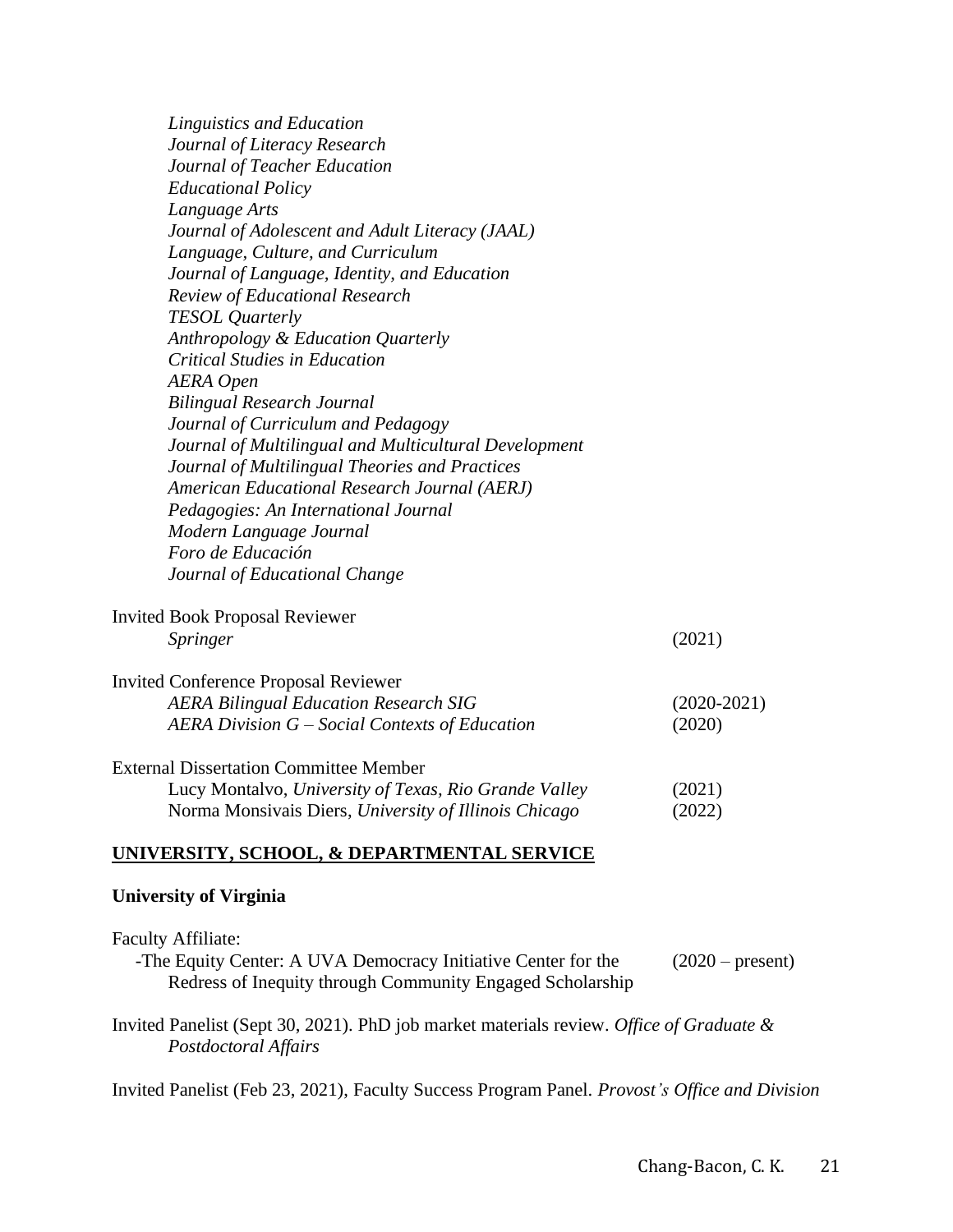*for Diversity, Equity, and Inclusion.* 

# **School of Education and Human Development (EHD), University of Virginia**

| <b>Faculty Affiliate:</b>                                                                                                                                                    |                                          |
|------------------------------------------------------------------------------------------------------------------------------------------------------------------------------|------------------------------------------|
| -Youth-Nex: Center to Promote Effective Youth Development<br>-Center for Race and Public Education in the South (CRPES)                                                      | $(2020 - present)$<br>$(2020 - present)$ |
| Diversity, Equity, Inclusion (DEI) Working Group, Facilitated by<br>Associate Dean Robert Berry and Office of DEI.                                                           | $(2020 - present)$                       |
| Faculty Supervisor: EHD Office of Student Affairs Community Building (2021)<br>Grant. Doctoral Student Awardees: María Guzmán Angelo<br>& Mayaris Cubides Mateus             |                                          |
| Faculty Mentor: Doctoral Student Diversity, Equity, and Inclusion<br>(DEI) Working Group                                                                                     | $(2020 - 2021)$                          |
| Department of Curriculum, Instruction, & Special Education (CISE), School of Education<br>and Human Development, University of Virginia                                      |                                          |
| Small Group Leader, CISE Departmental Diversity, Equity, and<br>Inclusion (DEI) Affinity Group, Facilitated by Dr. Stan Trent and<br>Dr. Natasha Heny                        | $(2021 - present)$                       |
| Affinity Group Member, CISE Departmental Diversity, Equity, and<br>Inclusion (DEI) Affinity Group, Facilitated by Dr. Stan Trent and<br>Dr. Natasha Heny                     | $(2020 - present)$                       |
| Faculty Engagement and Feedback Committee, Facilitated by Dr.<br><b>Emily Solari</b>                                                                                         | (2021)                                   |
| PhD Graduate Research Assistant Mentorship<br>María Guzman Antelo, Curriculum & Instruction<br>William Fox, Curriculum & Instruction                                         | $(2020 - present)$<br>$(2019 - present)$ |
| PhD Graduate Teaching Assistant Mentorship<br>María Guzman Antelo, Curriculum & Instruction<br>Arielle Boguslav, Educational Policy<br>William Fox, Curriculum & Instruction | $(2020 - present)$<br>(2020)<br>(2019)   |
| <b>PhD Dissertation Committees</b><br>William Fox, Curriculum & Instruction<br>Tyler Woodward, Curriculum & Instruction<br>Rosalie Chung, Curriculum & Instruction           | (2022)<br>(2021)<br>(2021)               |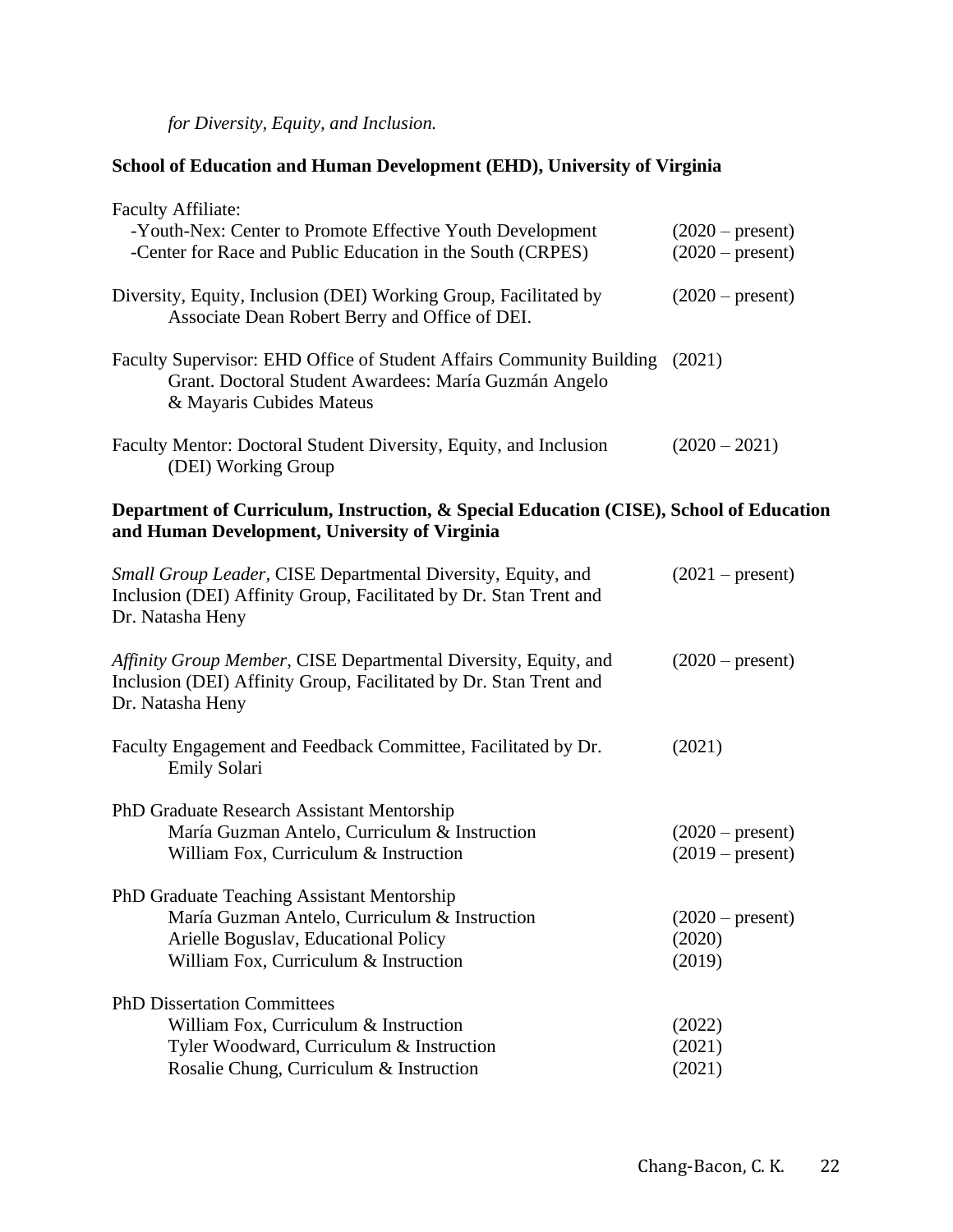| PhD Comprehensive Exam Committees             |        |
|-----------------------------------------------|--------|
| Charlotte Blain, Curriculum & Instruction     | (2021) |
| William Fox, Curriculum & Instruction         | (2021) |
| <b>PhD Qualifying Paper Committees</b>        |        |
| Charlotte Blain, Curriculum & Instruction     | (2021) |
| William Fox, Curriculum & Instruction         | (2020) |
| Tyler Woodward, Curriculum & Instruction      | (2019) |
| <b>PhD Preliminary Exam Committees</b>        |        |
| María Guzman Antelo, Curriculum & Instruction | (2021) |
| Isabel Vargas, Curriculum & Instruction       | (2021) |
| Charlotte Davis, Curriculum & Instruction     | (2020) |
| <b>EdD Capstone Committees</b>                |        |
| Jorge Grajales-Díaz, Curriculum & Instruction | (2021) |
| <b>EdD Qualifying Paper Committees</b>        |        |
| Jorge Grajales-Díaz, Curriculum & Instruction | (2019) |
| <b>EdD Preliminary Exam Committees</b>        |        |
| Amy Sherman, Curriculum & Instruction         | (2022) |
| Larise Joasil, Curriculum & Instruction       | (2021) |

# **Boston College School of Education, Department of Curriculum & Instruction**

| Doctoral Specialization Co-Chair<br>Critical Perspectives on Schooling: Race, Gender, Class, Disabilities<br>Language, Literacy & Culture | $(2015 - 2018)$<br>$(2015 - 2018)$ |
|-------------------------------------------------------------------------------------------------------------------------------------------|------------------------------------|
| Doctoral Student Mentoring Program                                                                                                        | $(2015 - 2018)$                    |
| Social Media Manager, Journal of Professional Capital and Community                                                                       | $(2016 - 2017)$                    |
| <b>Prospective Doctoral Student Liaison</b>                                                                                               | $(2015 - 2017)$                    |
| Committee Member, Teaching, Advising, and Mentoring Grant:<br>Diversifying and Internationalizing Syllabi and Writing Instruction         | $(2014 - 2015)$                    |

# **K-12 EDUCATIONAL SERVICE**

| <b>Textbook Consultant for ESL Content, Five Ponds Press</b>         | (2022) |
|----------------------------------------------------------------------|--------|
| Survey Design Consultant for Linguistically Responsive Survey Design | (2020) |
| <i>Trauma-Sensitive Education, LLC</i>                               |        |